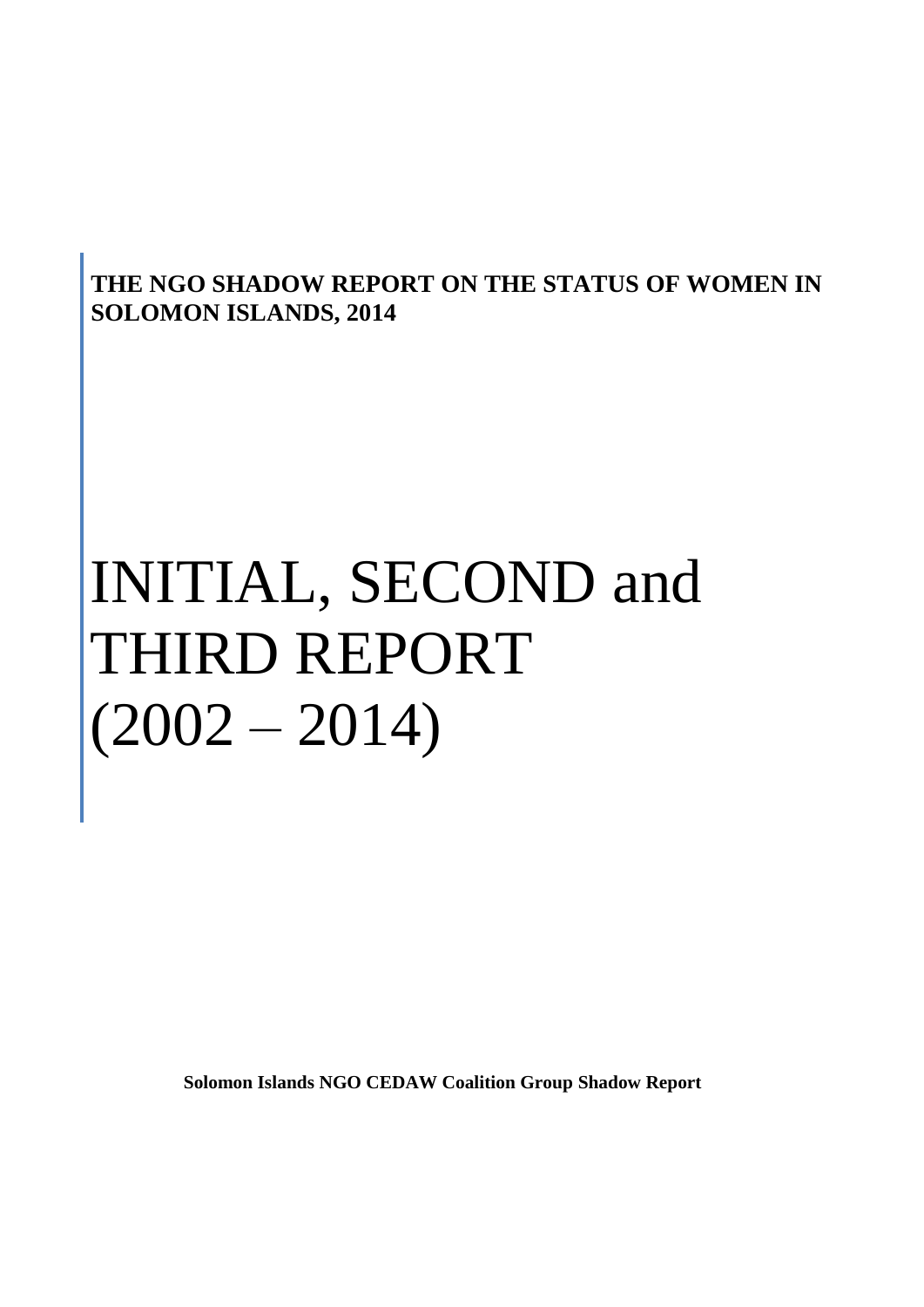# **Contents**

| Article 1 and 2: Non-Discrimination and Obligation to Eliminate Discrimination  12 |  |
|------------------------------------------------------------------------------------|--|
|                                                                                    |  |
|                                                                                    |  |
|                                                                                    |  |
|                                                                                    |  |
|                                                                                    |  |
|                                                                                    |  |
|                                                                                    |  |
|                                                                                    |  |
|                                                                                    |  |
|                                                                                    |  |
|                                                                                    |  |
|                                                                                    |  |
|                                                                                    |  |
|                                                                                    |  |
|                                                                                    |  |
|                                                                                    |  |
|                                                                                    |  |
|                                                                                    |  |
|                                                                                    |  |
|                                                                                    |  |
|                                                                                    |  |
|                                                                                    |  |
|                                                                                    |  |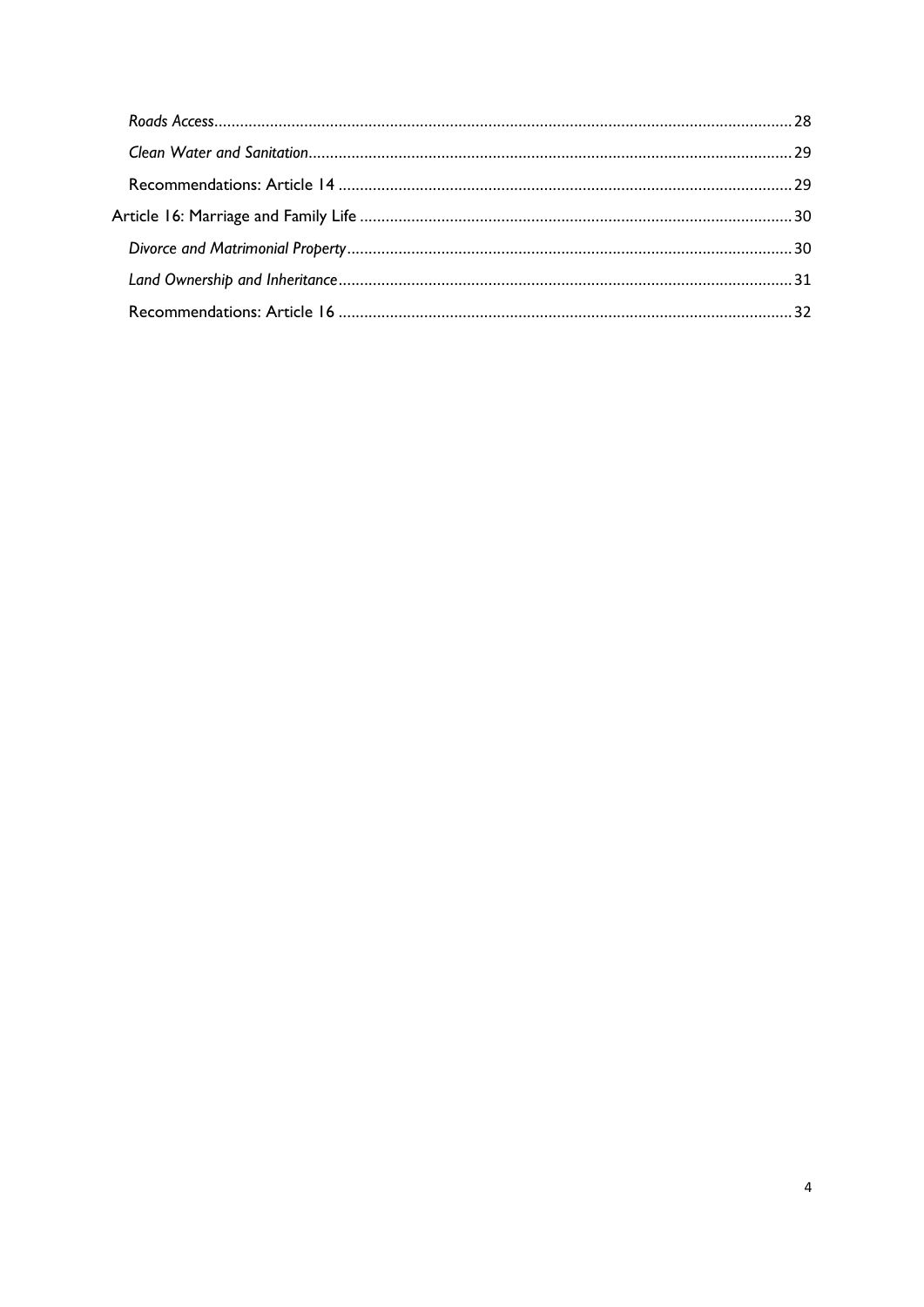#### <span id="page-4-0"></span>**Executive Summary**

The NGO Shadow Report on the Status of women in the Solomon Islands was developed by more than ten women's organizations and groups, led by the National Council of Women and the Women's Rights Action Movement. This collaborative process included joint workshops on CEDAW and the UN Human Rights System; sharing of expertise on the lived realities of women and girls in Solomon Islands; research on statistics, law, policy and stories; and joint report development. In addition, the report was circulated to a much larger group of NGOs and women's groups through national and local networks for feedback and input. Women from multiple provinces, races, ages, classes and communities participated in the process.

The process was made more difficult by the unavailability of sex and age disaggregated data across the different sectors that especially those that affect the ability of women, young women and girls to fully enjoy their human rights.

Through the process, we realized just how many women and girls in Solomon Islands who have not heard of CEDAW and do not know (and therefore do not claim) their human rights.

The Solomon Islands government has developed some good policies and initiatives to mainstream gender and eliminate discrimination against women, but this has largely been coordinated by the Government Women's Machinery. Mainstreaming of these policies is yet to be fully realised. The government women's machinery itself is lacking in capacity.

While the Ministry of Women, Youth, Children and Family Affairs has CEDAW training as part of its programs however, the awareness programs are done on ad-hoc basis and are limited due to inadequate resources and capacity. There is resistance both at community and within government when it comes to raising awareness and advancing the commitments under CEDAW. This is evident in public exchanges (media) and statements by Members of Parliament that disapproved of CEDAW.

Further to this, the Cabinet rejected a Cabinet paper seeking for the establishment of a National Human Rights Institution. These national statements reflect a need for comprehensive awareness and training on the rights of women and girls at all levels of government, with the judiciary and the general population.

There are certain groups of women who more vulnerable and need targeted interventions by government. This includes young women, women in rural areas, women and girls with disabilities, elderly women and women who are victims of violence. Support from government needs to move beyond legislative and policy making and focus more on providing resources for effective implementation of these policies and legislations such as the newly passed Family Protection Act 2014. Active steps need to be taken to ensure that vulnerable groups are able to enjoy their rights.

This report highlights the following critical issues and recommendations:

- Adopt CEDAW principles and standards into the Constitution, legislation and policies;
- Implement the recommendations from UN Women's "*Protecting Women's Human Rights in Solomon Islands Law*" Toolkit. This toolkit contains a gender equality analysis of Solomon Islands Law using CEDAW and recommendations for reform to ensure that CEDAW is fully implemented in laws, policies and other measures;
- Prioritise enacting a comprehensive family legislation
- Prioritise reform of employment laws so that they are not discriminatory for women.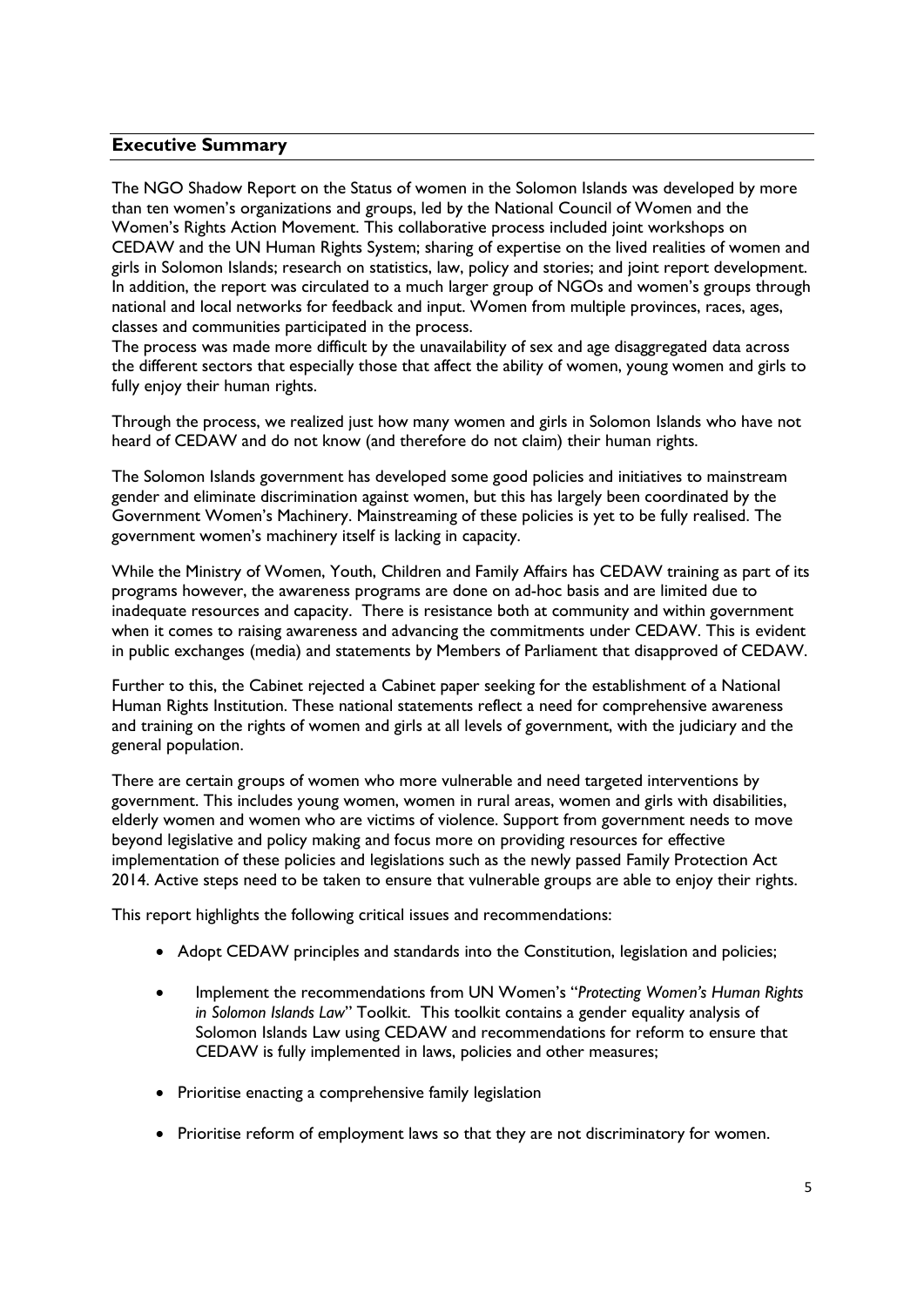- Ensure gender inclusive language in all legislation and policy in order to protect women's rights to substantive equality and non-discrimination.
- Regularly collect comprehensive sex, age, disability, urban, rural disaggregated data and gender statistics and use this data to reform laws and develop programs that aim to achieve women's equality.
- Implement recommendations from Universal Periodic Review to advance the situation of women and girls and address gender discrimination. Specifically recommendations existing laws and regulations that discriminate against women and girls (including equal rights in relation to property, inheritance and custody of children) **(Rec. 80/1, Rec. 80/25, Rec. 80/28, Rec. 81/21, Rec. 81/24)** and take the necessary steps to change traditional customs and patriarchal practices that violate the human rights of girls and women **(Rec. 80/26),** pass legislation to make spousal rape a crime, make sexual harassment illegal **(Rec. 80/4)**, ensure that laws are in place to specifically address domestic violence **(Rec. 80/3, Rec. 80/6, Rec. 80/7, Rec. 80/8, Rec. 80/9, Rec. 80/10, Rec. 80/12, Rec. 80/27, Rec. 80/28, Rec. 80/29)** including raising public awareness **(Rec. 80/4, Rec. 80/35)** and providing enforcement officers with further training and support to ensure that such crimes are properly investigated and enforced **(Rec. 80/11, Rec. 80/30),** Create national awareness of political participation and representation by women, at all decision making levels, including the Parliament **(Rec. 80/40, Rec. 80/41, Rec. 80/42, Rec. 80/43, Rec. 81/29, Rec. 81/52),** Implement fully its *Gender Equity and Women's Development Policy* and the *National Policy on Eliminating Violence against Women*, and convene a first meeting of the oversight mechanism – the National Steering Committee – at the earliest opportunity **( Rec. 81/25, Rec. 81/26, Rec. 81/27, Rec. 81/28, Rec. 81/29).**
- Create a National Human Rights Institution that is independent from government, ensure adequate and long-term financing, aligned to the Paris Principles and vest it with the authority to ensure that the human rights of all people in Solomon Islands are respected, protected and fulfilled.
- Enact an Equality law which is based upon and include the definitions of discrimination against women and substantive equality in CEDAW. Include in the Solomon Islands Constitution a provision that: "Where there is a conflict between customary laws or practices and women's right to equality under this Constitution, women's right to equality shall prevail."
- Strengthen monitoring and evaluation of all policies and programs that aim to achieve women's equality and non-discrimination. Work in partnership with women's NGOs and groups to ensure that the policies are meeting the needs of women in communities.
- Increase the budget of the Ministry for Women, both for operations and grants, to ensure that the Ministry has the budget needed to effectively fulfil its mandate to set out programs to address gender inequality and discrimination faced by women and girls. Ensure that this budget allows the Ministry for Women to hire the staff with the relevant capacities needed to achieve its outcomes.
- Provide accurate information on the status of women in rural areas to assist policy-makers, as well as advocates, to improve the status of women and enhance their contributions to local development.
- Harmful cultural notions of women as inferior to men impact every area of women's rights. The Government needs to address these through providing opportunities for women,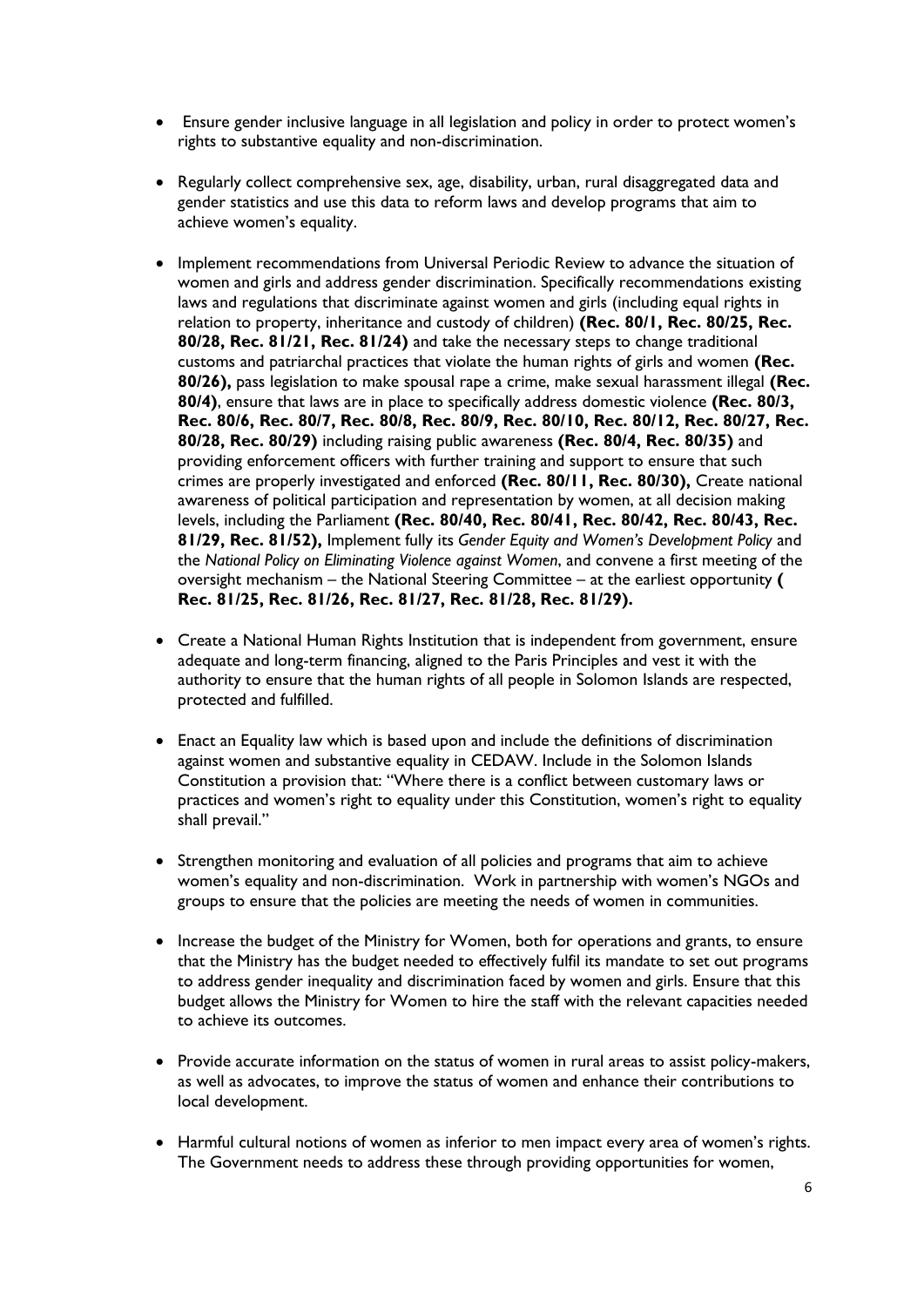young women and girls to succeed and gain confidence, and run awareness programs that combat negative gendered stereotypes. The Government must take active steps to combat cultural and religious beliefs that endorse violence and domination over women.

Contributing NGOs to this report are as follows: *Christian Care Centre, Family Support Centre, Live, Learn Solomon Islands, People with Disabilities Solomon Islands, Sistas Savve White River Group, Solomon Islands National Council of Women, Solomon Islands Planned Parenthood Association, Young Women Christian Association Solomon Islands, Vois Blo Mere Solomon, Women's Rights Action Movement, Western Provincial Family Support Organisation, World Vision Solomon Islands*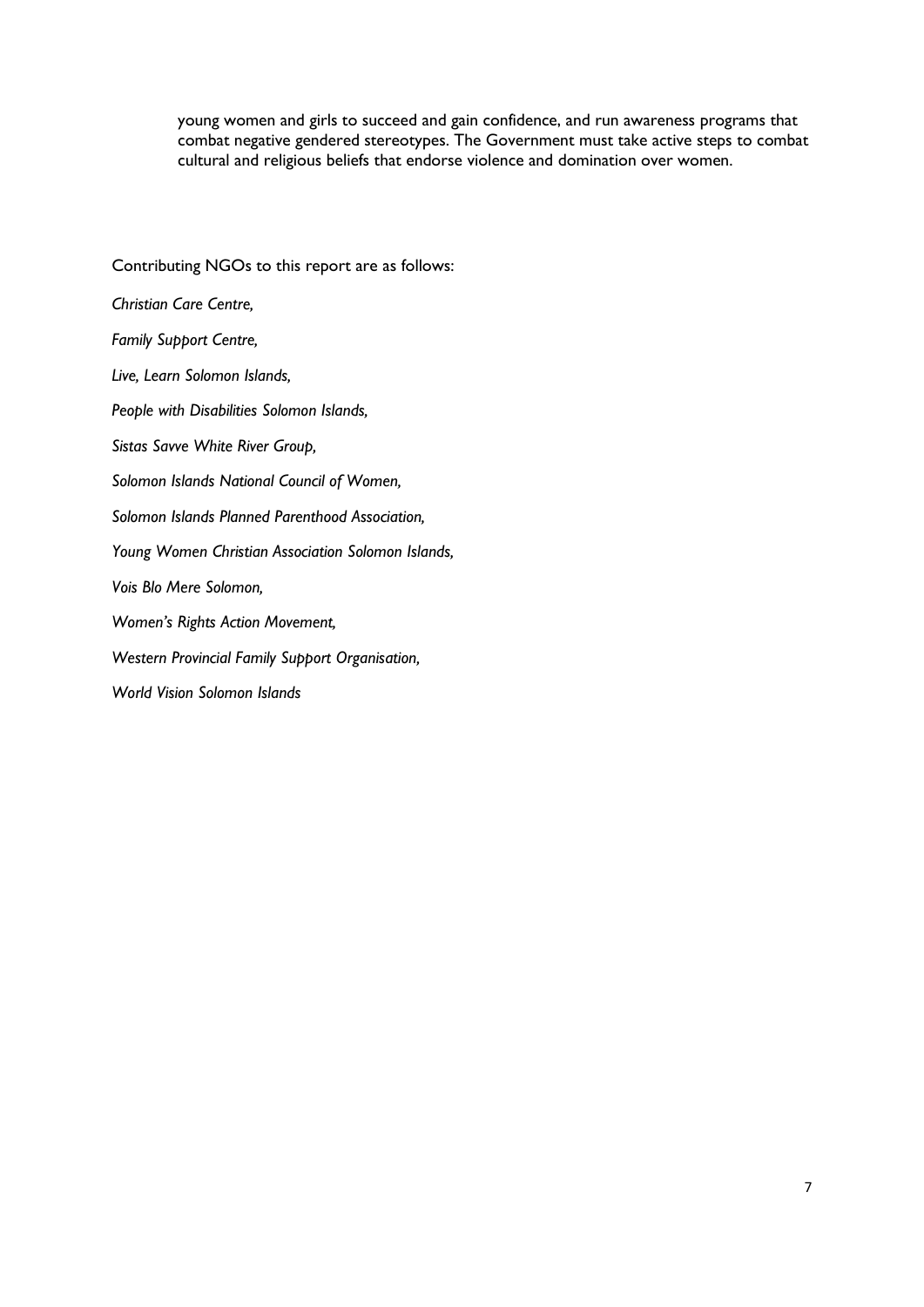# <span id="page-7-1"></span><span id="page-7-0"></span>**Part 1: Critical Issues**

#### **Violence against Women**

Reports on violence against women appear in the main newspapers almost on a daily basis. These cases which come before the courts are the few cases of domestic violence that are reported to the Police and other service providers. There is a very low reporting of domestic violence cases because society and law enforcers see violence against women not as a crime, but as a private domestic matter. A study on domestic violence carried out in 2009 showed that 64% of partnered women between the ages of 15 to 49 experienced violence by their intimate partners.

The justice system has failed to protect victims of violence who are mostly women and girls<sup>1</sup>. The Family Health and Safety Study show that of women who experience domestic violence, only 17.9% will seek help and only 2.4% of these women will report the matter to the court or seek legal advice.

There is limited legal aid provided for women especially, those in rural areas and court circuits conducted in the provinces has been reduced and in some cases, stalled due to lack of financial support. Only the Honiara Public Solicitor's Office has a Family Protection Unit. The Family Support Centre experienced that most cases reported to the Public Solicitor's Office or the Police for prosecution were not taken up to court and there is lack of data and information to ascertain the extent of the issues<sup>2</sup>. Some members of the Police force were militants during the tensions and some are perpetrators of domestic violence, making public trust in the Police an issue.

The Police have a No Drop Policy which only applies for their officers but is not applicable to matters reported by the general public.

Women in rural areas are often discouraged by their families, communities and also the Police from making official complaints on domestic violence and other forms of violence they experience. Young women have reported to YWCA that they face sarcasm and abuse by Police when they try to report. Accessibility to Police is also an issue with most rural communities finding it difficult to access Police officers to make reports.

In Honiara, the most common complaint about reporting gender-based violence is that the police do not take domestic violence seriously, using vehicle or staff shortage as an excuse not to provide prompt service or not responding to calls at all.<sup>3</sup>

While a local chiefs' compensation settlement is a popular option for the community to resolve conflict, including in cases of domestic and gender-based violence, the process dis-empowers women because women are prohibited from participating (they rely on male family members to speak and represent for them). Further, the compensation is to repair damage to disharmony between families but does not address the harm experienced by the victim.

There is only one safe house for women fleeing violence and only one women's crisis centre which provides counseling services in the whole country. The government provides some financial support

1

<sup>1</sup> Law Reform Commission. *Review of the Penal Code and Criminal Procedure Code, Second Interim Report, Sexual Offences*, June 2013

<sup>&</sup>lt;sup>2</sup> Family Support Centre Records, 2012. 104 cases of family matters seeking legal assistance received, 80 were referred to the Public Solicitors' Office and Police but no data/record was available to know whether these cases are being dealt with or not. FSC kept receiving complaints from victims that their cases are not being dealt with.

<sup>3</sup> World Visions*, Community Vision for Change Baseline Report* 2012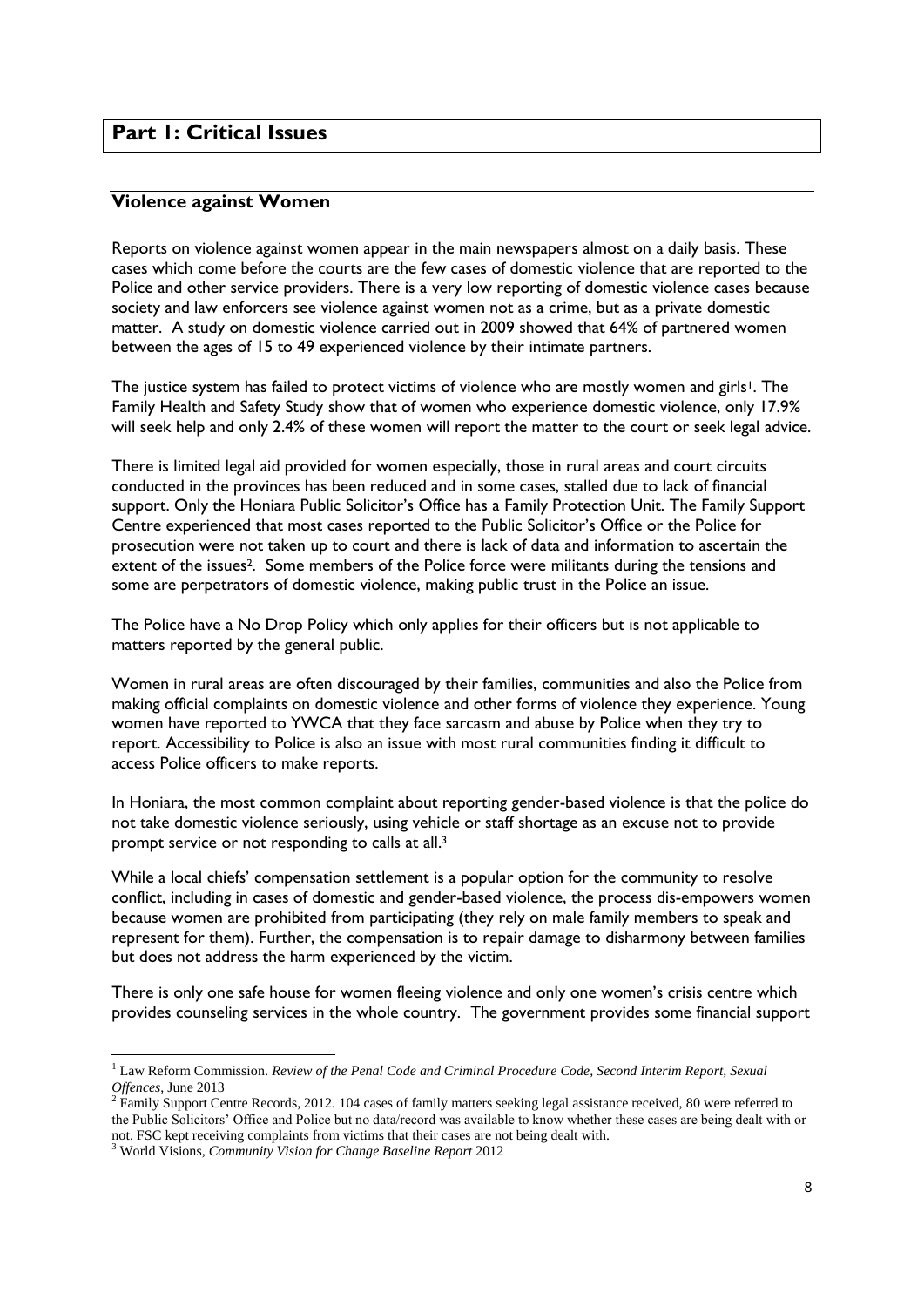for these NGOs however; this is deemed inadequate – 150,000 Solomon Dollars (approximately US21,400) per annum for each institution. This grant commenced in 2013 and is not institutionalized as it is dependent on budget bids made by ministry staff from year to year. Few NGOs have taken the initiative to establish safe houses in the provinces however; the lack resources and government support to allocate land has affected the progress of these plans.

A Memorandum of Understanding for the SafeNet Referral System for victims of violence, between health care workers, social welfare, the safe house (Christian Care Centre), the Police, the Family Support Centre and the Public Solicitor's Office (Legal Aid) was signed in 2013. However, these services and the SafeNet initiative are only available in the national capital which limits accessibility for rural women.

In recent years the Courts have become less tolerant of gender based violence. In June 2014, a Judge gave the highest rape sentence to date of 14 years *(Regina v Livia)*. The maximum penalty for rape is lifetime. Common law criminalizes marital rape. However, the courts still need to have a consistent approach to violence against women as also recently, a judge reiterated in a rape case that there is no corroboration (when women report) because women tend to lie4. A husband who pushed objects into his wife's vagina and forced her to have sex with a dog only received a sentence of 8 years. The definition of rape in the *Penal Code* is limited to penetration by the penis. The Evidence Act does not completely remove the discriminatory practices of corroboration and using past sexual history of a complainant to discredit the credibility of victims of sexual offences.

# *Violence During Conflict ("The Tension")*

The conflict in Solomon Islands from 1999-2003 was a period of increased violence against women, both in public and private. The *Women's Submission to the Solomon Islands Truth and Reconciliation Commission* reports that a high number of women and young women, married and single were raped during the tension, resulting in physical and psychological trauma and unwanted pregnancies. The report includes stories of women being raped by men at gunpoint, women being raped using foreign objects, and one woman miscarrying as she was raped again and again.

Although numerous "tension trials" have been held, not one militant has been prosecuted for sexual violence including rape.

Although the Government created the Solomon Islands Truth and Reconciliation Commission, the report of the Commission has not been officially released. The Regional Assistance Mission to the Solomon Islands (RAMSI), which has been responsible for ensuring law and order and in building capacity to maintain law and order, has scaled down their input and women are afraid of what will happen when RAMSI leaves. One woman said, "The police we have now were militants in the tension. We don't trust them. When RAMSI leaves we are afraid it will go back like before."

#### <span id="page-8-0"></span>**Recommendations:**

**.** 

- Hasten the *Penal Code* Review and immediately action the recommendations; ensure that these are aligned to international human rights principles and standards, including CEDAW, criminalizing all forms of violence against women, decriminalizing abortion including for victims of rape, and eliminating all exceptions that allow marriage below the age of eighteen.
- The government to allocate resources for the full and effective implementation of the Family Protection Act 2014.

<sup>4</sup> *Regina v Piko [2012] SBHC 89, 14 Aug 2012.*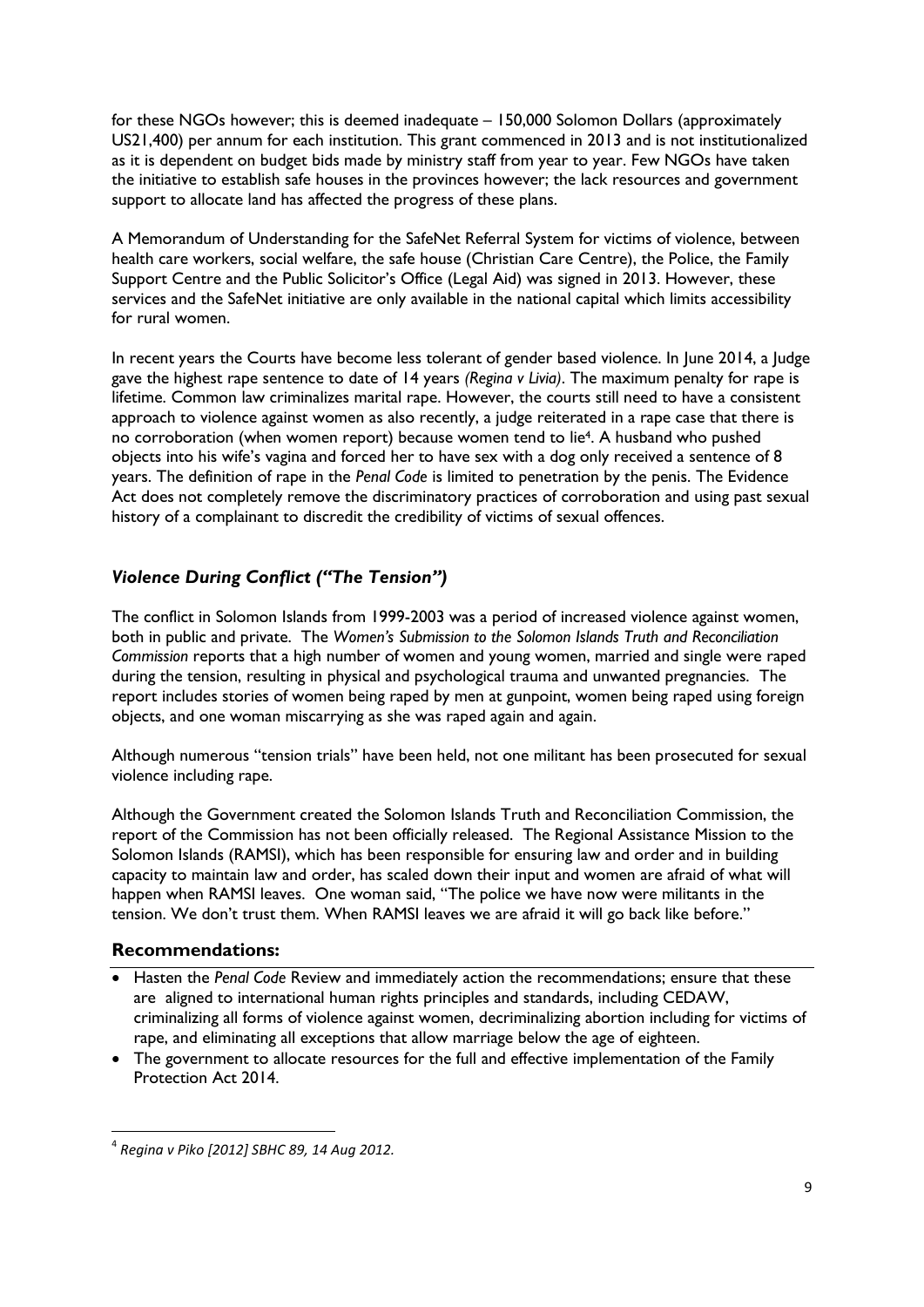- Implement training for the Judiciary, Police and relevant government agencies on CEDAW, gender discrimination and the proposed new provisions in the *Penal Code* relevant to violence against women and the Family Protection Act.
- Amend the Evidence Act to completely remove the application of the corroboration rule and the use of past sexual history to discredit the credibility of complainants in sexual offences matters.
- Provide resources to enable the expansion of SafeNet to the provinces and government to provide ongoing budgetary support for SafeNet. Implement the GEWD and EVAW Policies immediately with rigorous and continuous monitoring and evaluation of programs under the Policies. Prioritise and robustly finance implementation of the key strategic areas of EVAW Policy in collaboration with NGOs.
- Urgently provide technical and more financial support to victim support services, including specifically the Christian Care Centre and the Family Support Centre, and referral networks and finance additional safe houses and crisis centres throughout the country.
- Develop and implement policies and legislation that mandate, finance and support eliminating violence against women services to be fully accessible to women with disabilities.
- Conduct, in partnership with NGOs, more training on business skills for women to ensure women's economic security and ability to leave violent relationships.
- Work in partnership with, and provide financing to, women's NGOs to develop and implement public awareness to ensure that all women and men, girls and boys know their rights, including the duty to respect the rights of women/girls to live free from violence.

 Officially release the report of the Solomon Islands Truth and Reconciliation Commission. Develop and implement programs to reduce tensions between communities/ethnic groups and support women's peace initiatives

# <span id="page-9-0"></span>**Corruption and Women**

Corruption is prevalent in the Solomon Islands. The World Corruption Perception Index in 2011 rated Solomon Islands at 120 out of 190, with 1 being the least corrupt. The country has recently ratified and reported to the UN Convention Against Corruption in 2012. Women's organisations were not consulted for this report.

A survey done by Transparency Solomon Islands in 2012 as part of the Global Corruption Barometer (GCB) reported that 56% of the people surveyed (N=500), said that the Police is the most corrupt institution, followed by the Public Service 29% and Members of Parliament 21 percent. This goes to show that women are further marginalised when it comes to receiving state support, which may result in further discrimination.

In 2014, Cabinet was presented with two issues paper, one on sexual offences and another on corruption. They endorsed the sexual offences paper which means it is now sent to the Attorney General's Chambers to develop drafting instructions. The paper on corruption was rejected.

#### <span id="page-9-1"></span>**Recommendation:**

- Enforce existing and develop new legislation to address the widespread problem of corruption in Solomon Islands and actively enforce legislation including minimum sentences for crimes involving the misuse of public funds.
- Amend the Leadership Code Commission Act to reintroduce powers for the Commission to pursue legal action for reported cases.
- Address the reasons for the rejection Law Reform Commission rejection of the Issues Paper on Corruption with the objective of endorsing drafting instructions to address corruption in legislation.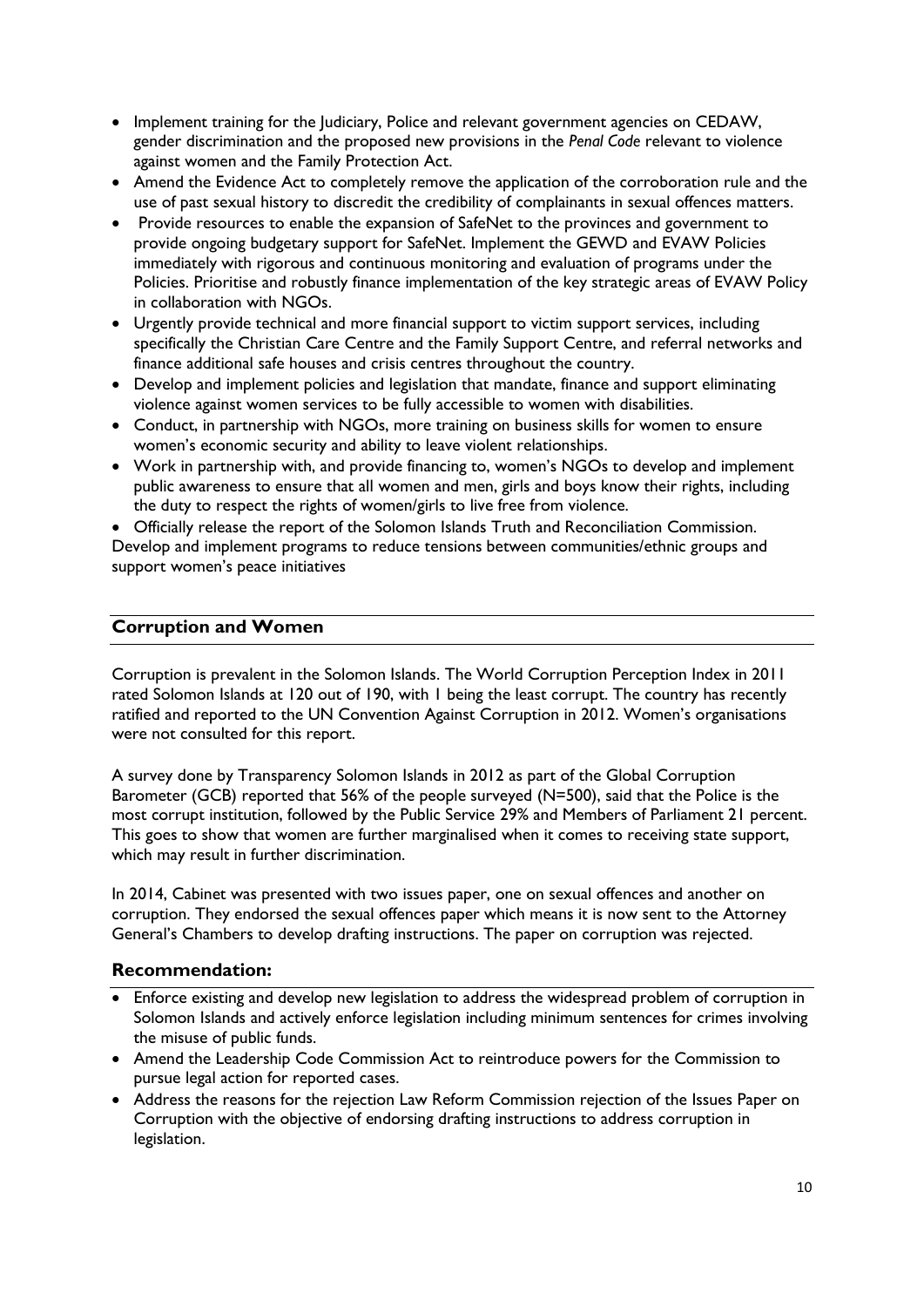• Engage with women's groups on the implementation of the United Nations Convention Against Corruption to develop strategies which target the impact of corruption on women.

#### <span id="page-10-0"></span>**Women with Disabilities**

A first ever national disability survey was held in 2005. This survey found that 45% of the disability population are women 5. In 2009, the Solomon Islands Census recorded a total of 30,111<sup>6</sup> persons with disabilities. Based on World Health Organization estimates, the number should be over 60,000.

Women with disabilities do not enjoy their rights as provided under the Constitution, CEDAW and the Convention of the Rights of Persons with Disabilities. The lack of endorsement of the reviewed Solomon Islands National Disability Inclusive Development Policy 2014 – 2018, delay in ratifying the Convention on the Rights of Persons with Disabilities and inadequate actions to further the work on the draft legislation on Persons with Disability indicates a failure by the state in carrying out its obligations.

In Solomon Islands, women with disabilities have no or little access to many basic services and are<sup>7</sup>; less likely to be educated, most vulnerable to abuses, less likely to be employed, likely to have very low self-esteem and most vulnerable to diseases including HIV.

Women with disabilities are usually the poorest of the poor<sup>8</sup>. Systemic discrimination against women with disabilities has, to a certain extent, become a societal "norm". Negative cultural perceptions about girls and women with disabilities also strengthen discrimination and abuses against women with disabilities. In many cases, women with disabilities are kept hidden as they are seen as "bad omens" or "filthy". One young woman from Guadalcanal province said, "My parents said you are a disabled girl, you stay at home and do the washing. They didn't want me to leave the house."

Women with disabilities are often excluded from government policy, including gender policies. For example, the Eliminating Violence Against Women Policy<sup>9</sup> has captured important thematic areas; however, it has failed to address the issues and concerns of women with disabilities.

Sexual health and reproductive rights of women with disabilities are of great importance and there is a great need for sexual health services for women with disabilities in the country<sup>10</sup>.

#### *Access to Education for women with disabilities*

Lack of access to education is one of the biggest barriers for women with disabilities. In many cases, parents and often teachers deny the right to education for the girl. If a girl with a disability is among other siblings, only the other siblings will be sent to school. Girls with disabilities who have access to education are unlikely to advance past the sixth grade. The total population of girls attending school is twice the rate of girls with disabilities (37%

<sup>1</sup> <sup>5</sup> Solomon Islands National Disability Survey 2005, SIG/EU

<sup>6</sup> Children in Solomon Islands: 2011 An Atlas of Social Indicators, UNICEF, 2011

<sup>&</sup>lt;sup>7</sup> Pacific Sisters With Disabilities: at the intersection of discrimination, Stubbs and Tawake, UNDP, 2009

<sup>8</sup> UNICEF. UNICEF Pacific's 2010 Mid-term Review: Pacific Children with Disabilities

<sup>9</sup> www.pso.gov.sb/index.php/resources/doc.../190-sig-final-evaw-policy

<sup>&</sup>lt;sup>10</sup> Sexual and Reproductive Health Needs of Women Living with a Disability in the Solomon Islands, UNFPA,2011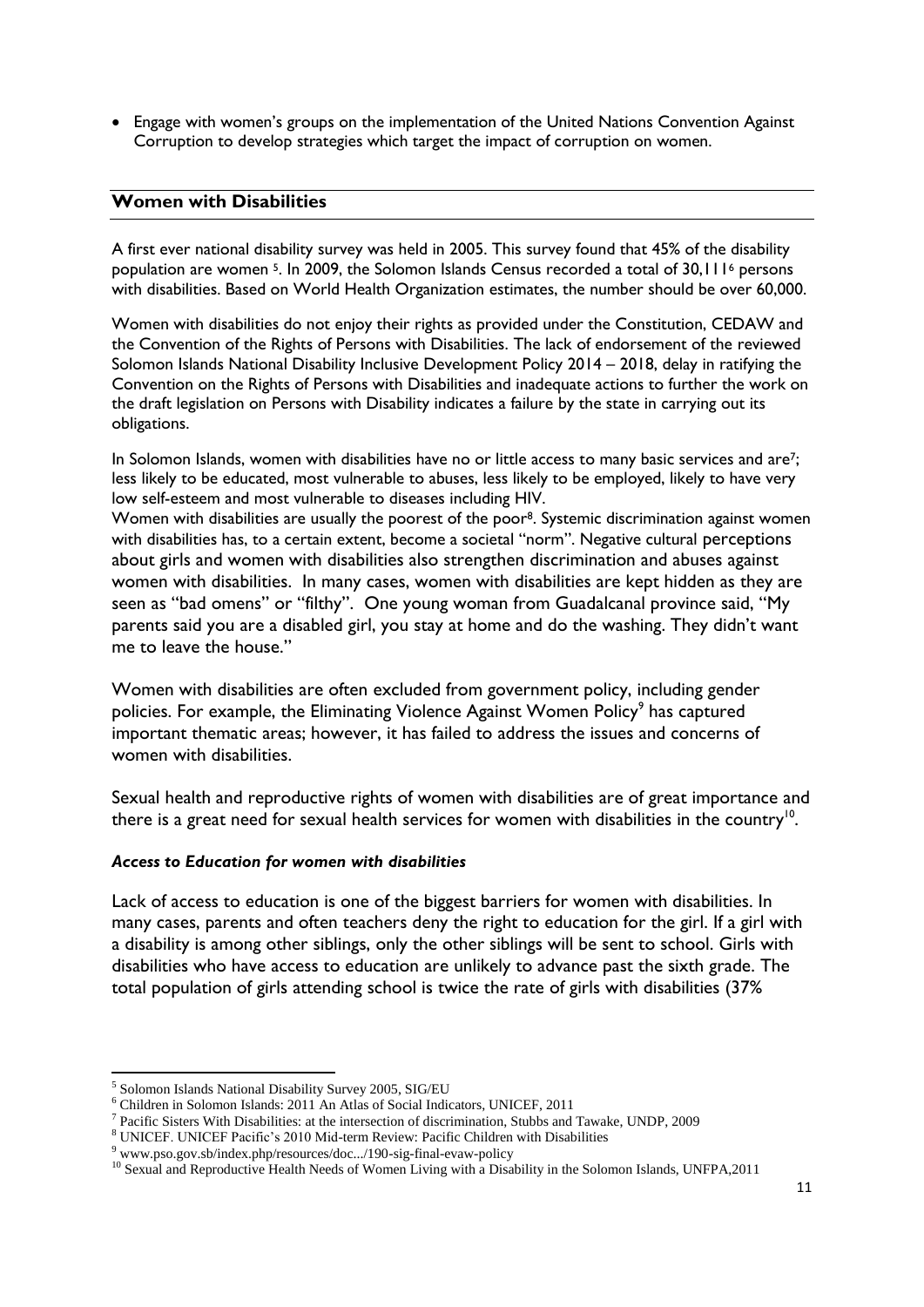compared to 18%).<sup>11</sup> Ministry of Education and Human Resource Development data suggests that only 2% of the total enrolments in schools are children with disabilities.<sup>12</sup>

#### *Violence Against Women with Disabilities*

Women with disabilities are also vulnerable to all forms of violence. However, the Family Health and Safety Study 2009 did not include any data on women with disabilities. According to the World Report on Disability<sup>13</sup>, people with disabilities are at a greater risk of violence. They are likely to be continuously abused and not reported to authorities at all for various reasons including their disability, and no access to police and support services. Violence faced by women and girls with disabilities is also a manifestation of inter-sectional discrimination. It can be more prevalent and severe than that experienced by other women.<sup>14</sup> Women with disabilities in Solomon Islands continuously face these issues. Lack of accessibility to shelters and economic dependence on the perpetrator makes it difficult for a girl or women with disability to report abuse and seek protection from abuse.

## <span id="page-11-0"></span>**Recommendations:**

- Amend the Constitution to have disability as a prohibited ground of discrimination.
- Enact a stand-alone equality legislation with specific provisions addressing discrimination faced by women and girls with disabilities.
- Immediately ratify, domesticate and fully implement the Convention of the Rights of Persons with Disabilities and the Optional Protocol signed in 2008 and 2009 respectively.<sup>15</sup>
- Develop and fully implement a national action plan on disability and ensure consultation with People with Disabilities Solomon Islands at all stages.
- Mainstream disability in all legislation, policy, program and activities
- Ensure that all public services and infrastructure are accessible to women with disabilities.
- Develop and implement incentives to ensure representation of women with disabilities across all sectors.
- Ratify the ILO Convention 159 and amend the labour laws of Solomon Islands to ensure equal rights to employment of women and girls or person with disability without discrimination.

# <span id="page-11-2"></span><span id="page-11-1"></span>**Part 2: Articles of CEDAW**

#### **Article 1 and 2: Non-Discrimination and Obligation to Eliminate Discrimination**

Solomon Islands Constitution Section 15 provides protection from discrimination. However, the current definition of discrimination is not comprehensive to cover indirect discrimination. It also has a number of concerning exceptions that have a serious impact on the realisation of the right to nondiscrimination for women. The exceptions include adoption, marriage, divorce, burial, devolution of property on death or other like matters in the personal law applicable to persons of that description; the application of customary law and the tenure of land. These are areas in which women are particularly disadvantaged in the Solomon Islands through provisions and applications of the law.

Attempts have been made by the governments to protect its citizens from discrimination and

**.** 

<sup>&</sup>lt;sup>11</sup> Pacific Sisters With Disabilities: at the intersection of discrimination, Stubbs and Tawake, UNDP, 2009

<sup>&</sup>lt;sup>12</sup> Children in Solomon Islands: 2011 An Atlas of Social Indicators, UNICEF, 2011

<sup>&</sup>lt;sup>13</sup> World Report on Disability P59, 2010

<sup>&</sup>lt;sup>14</sup> Pacific Sisters With Disabilities: At the intersection of discrimination, Stubbs and Tawake, UNDP 2009

<sup>&</sup>lt;sup>15</sup> http://www.un.org/disabilities/countries.asp?navid= $12\&$ pid= $166$  (accessed September 2014)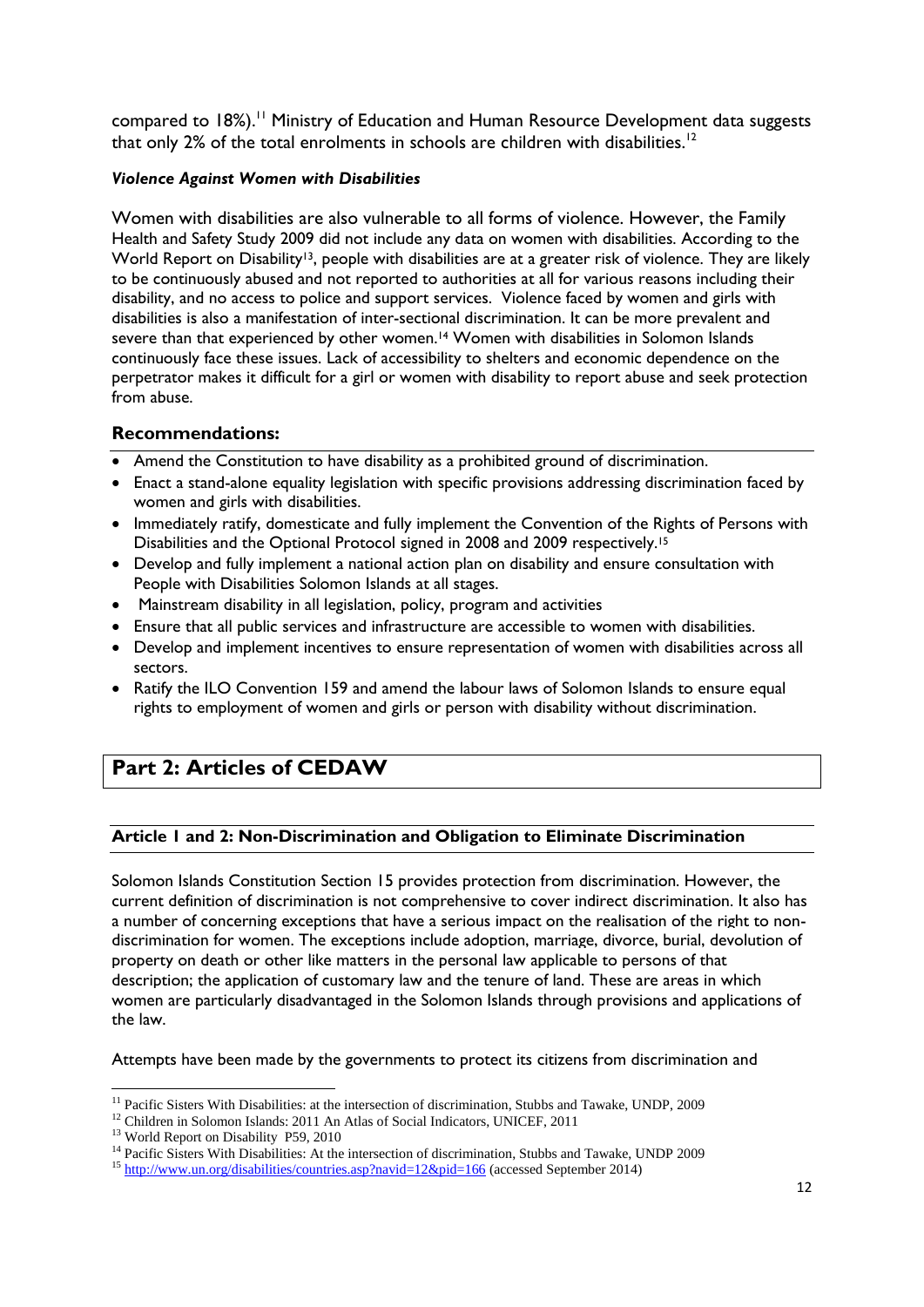recognise their right to equality in the draft Federal Constitution in Chapter 3 – Our Human Rights. Article 19(3) states; *The government in every sphere, and every organ of government, must not discriminate directly or indirectly against anyone on one or more grounds, including birth, age, culture, sex, pregnancy, marital status, disability, social status or economic status. In this subsection, "sex" is not to be interpreted as including sexual orientation.* However, the limitations of these rights and freedoms are concerning in regards to eliminating discrimination against women as it recognises and accommodates past and/or present custom or customary practices to qualify or limit these rights.

However, it almost been 10 years since the work on the Federal Constitution began and it is unclear as to when this process will conclude<sup>16</sup>. No known attempts have been made to amend the current constitution to incorporate freedom from discrimination and substantive equality. Furthermore, there are no provisions to regulate and sanction discriminatory acts by Non-State Actors.

Current laws are weak in addressing discrimination against women and progress to change this situation has been slow as seen in the lethargic pace taken by the state to action the recommendations from the Law Reform Commission.

Religion and/or religious faiths influence the treatment and perception of women. For example, the restriction of women to access family planning, reinforcing gender stereotypes such as requiring wives to submit to their husbands results in women accepting ill-treatment, domestic violence and condoning these acts<sup>17</sup>.

#### <span id="page-12-0"></span>*Rape and Rape in Marriage*

Despite the fact that the crime of rape carries a maximum sentence of life imprisonment, the highest sentence ever given in Solomon Islands for a conviction of rape is 14 years. The average sentence is only 3-4 years. There is no statutory recognition of rape in marriage.

Women hesitate to report rape cases, according to anecdotal evidence and Amnesty International report in 200418.

On October 8, 2012 the High Court of Solomon Islands issued a ruling in the case of Regina –v-Macberth Gua that states: "To the question whether or not a husband can be criminally liable for raping his wife, the answer must now be "yes" (para 61). While this is a promising step forward this common law development is not reflected in the relevant statute.

#### <span id="page-12-1"></span>*Same Sex Relationships:*

Women and gender non-confirming persons (and men) in same sex relationships; or who identify as transgender, bisexual or lesbians; are discriminated against by the criminalization of same sex relationships in the *Penal Code* section 160 and 162*.* Despite the fact that the CEDAW General Recommendation 28 specifically recognizes state obligation to protect against discrimination based on sexual orientation and gender identity, the Solomon Islands Government has not reformed discriminatory legislation. The government rejected three recommendations from the Universal Periodic Review Report in 2011 to decriminalise same sex relationships.

<sup>1</sup> <sup>16</sup> It is expected that the final draft of the Federal Constitution will be presented to Cabinet in 2015 however, financial support to finalise the draft Federal Constitution is not available.

<sup>17</sup> National Statistics Office (SISO), SPC and Macro International Inc. 2007. *Solomon Islands 2006-2007 Demographic and Health Survey,* P279.

<sup>18</sup> Amnesty International. *Solomon Islands: Women Confronting Violence,* Nov 2004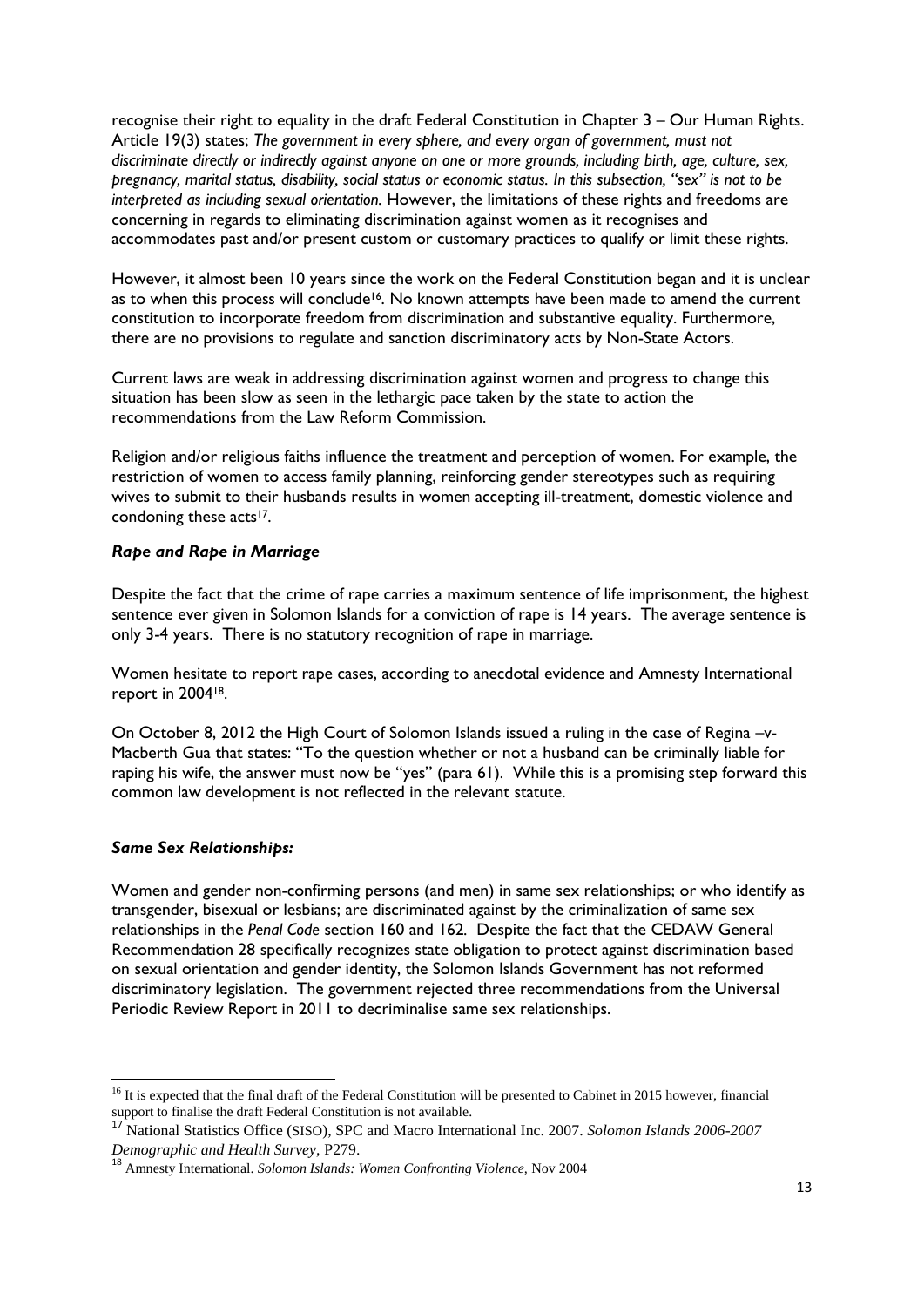While there is anecdotal evidence of women and young women living in same sex relationships throughout Solomon Islands, the Solomon Islands Government does not collect any data on sexual orientation, gender identity or same sex relationships. The Solomon Islands Government's failure to recognize people's sexual orientation and gender identity, as well as same sex relationships status, limits women's enjoyment of human rights and access to services including: (1) lack of safe and accessible sexual and reproductive health services, (2) lack of services to prevent and/or treat STIs and HIV, (3) lack of comprehensive sexuality education, (4) lack of legal recognition of same sex relationships, (5) discrimination against women in same sex relationships who wish to legally marry and/or adopt children, (6) increased vulnerability to violence because it not safe to disclose sexual orientation or gender identity and it is unsafe to report.

Further, because none of the legislation governing family law recognises *de facto* relationship rights (including same sex couples) on the same basis as marriage (SIG, 2012 (unpublished)), women and young women in *de facto* relationships and their children are at increased risk of being denied rights to property ownership and inheritance when their relationship ends due to separation or death of their partner.

# <span id="page-13-0"></span>**Recommendations: Article 1 and 2**

- Include in the Solomon Islands Constitution an anti-discrimination clause protecting against direct and indirect discrimination on the grounds of sexual orientation or gender identity.
- Consistently and fully enforce new legislation that criminalizes rape in marriage, including training the judiciary, Police and relevant government divisions, and set a minimum sentence of not less than five years for all forms of rape.
- Legislate that the definition of rape includes sexual penetration of any kind of the vagina or anus of the victim by the perpetrator's penis or any other object used by the perpetrator or the mouth of the victim by the penis of the perpetrator, and includes coercion or force or threat of force against the victim or a third person. Reform *Penal Code* [Cap 26] to ensure that a child under 18 years cannot be charged with incest and to remove the defence of honest and reasonable belief that the victim is of the legal age to consent to sexual intercourse.
- Legislate a restriction on the requirement for proof of resistance in the case of rape, marital rape and all cases of violence against women and girls
- Allocate sufficient funding for gender mainstreaming in every annual budget. Be rigorous in implementation of gender mainstreaming programs and provide evidence on resource and financial allocations through annual reports. These annual reports should be coordinated by the Gender Mainstreaming Taskforce under the Ministry of Women.
- Institutionalise and support ongoing gender mainstreaming within the government and expand this initiative to the provincial government.
- Fully implement the government's mandate on gender budgeting, analysing every budget line to ensure that the resources of Solomon Islands equally benefit women and men, girls and boys.
- Mandate, finance and support consolidation of data on rape cases in rural and urban areas from Police, Hospitals, rural clinics and services providers, use this data to inform government on its response, and make statistics easily available to NGOs and the public.
- Reform legislation to protect the sexual orientation and gender identity rights of women and young women, including women and young women in same sex relationships. This includes recognizing and protecting same sex relationships, including the right to marry, adopt children, divorce, own and inherit property, and access safe health care services.
- Systematically collect sex and age disaggregated data on same sex relationships for the purpose of effectively protecting sexual orientation and gender identity rights.
- Strengthen the government's network with faith-based organisations including the Solomon Islands Christian Association, Solomon Islands Full Gospel Association and NGOs, to provide gender equality training with Biblical references that support women's rights.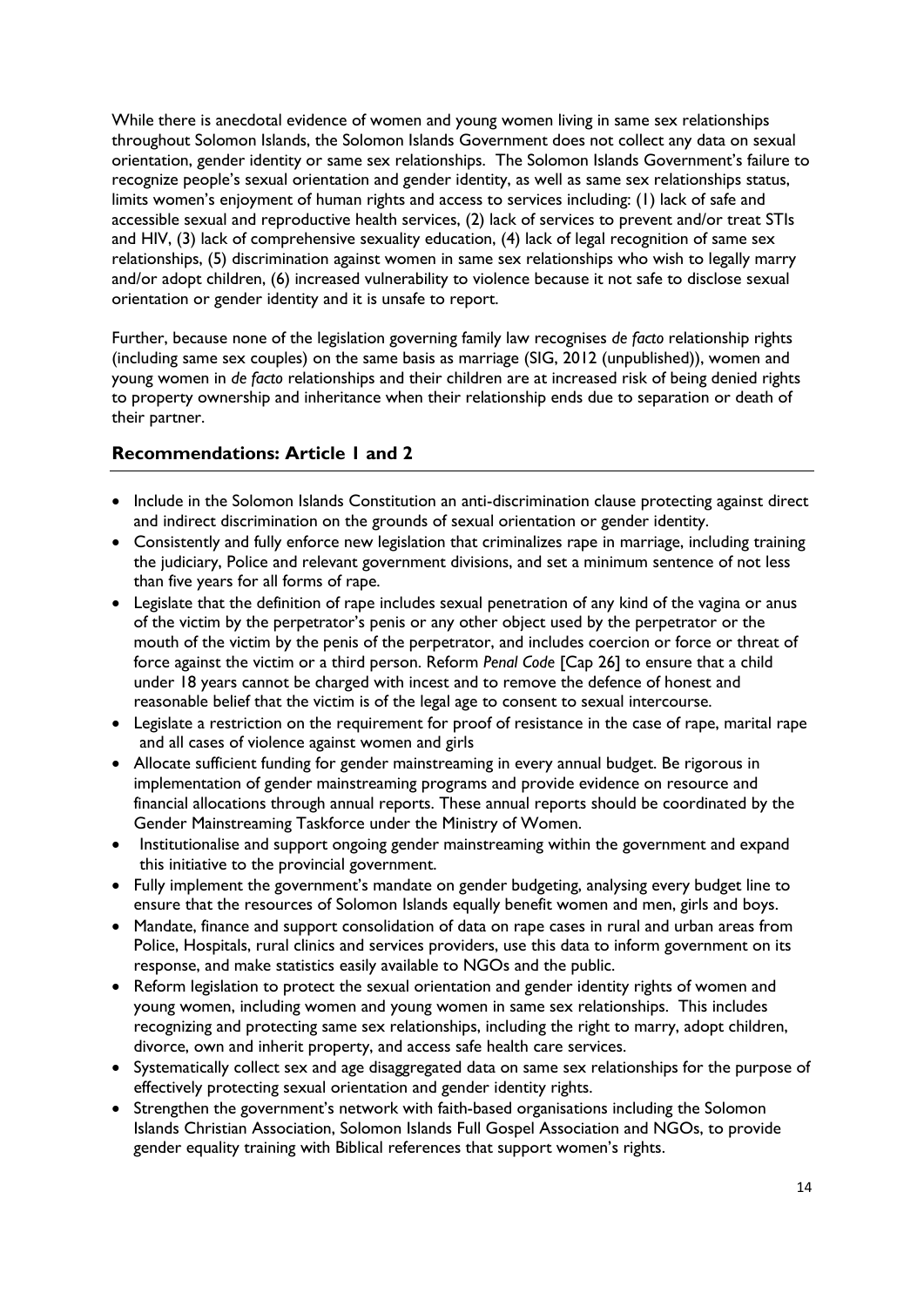# <span id="page-14-0"></span>**Article 3: Basic Human Rights**

#### <span id="page-14-1"></span>*National Government's Women's Machinery*

The government has policy statements on Gender Development – Policy Statement 10.3 recognises Gender Equity and Policy Statement 10.3.1promises Gender Development19*.* The Ministry of Women, Youth, Children and Family Affairs set up in 2007 deals with most of the vulnerable populations and assumes the lead role in implementing the CEDAW commitment however, the budgetary and human resources allocated to this ministry is not adequate to undertake its mandate and fulfil the government's policies and obligations. In 2013, the overall budget for this ministry is \$24,823,624 (~USD3,546,232). This covers the general running of the ministry, staffing and program support<sup>20</sup>.

The Ministry of Women, Youth, Children and Family Affairs has 4 national policies – Youth Policy, Children's Policy, Gender Equality and Women's Development Policy and Eliminating Violence Against Women Policy. While progress is made on some of the key outcomes areas of the policies, mechanisms and processes to effectively implement, coordinate and monitor these policies have been either established but not functioning or not established at all. These policies are due to be reviewed and these important mechanisms and processes are yet to be fully established and function.

It is envisaged that the current efforts to mainstream gender across the whole of government and recognising the need to step up efforts to effectively implement, coordinate and monitor the policies will effect change in the lives of women and girls in the country.

#### <span id="page-14-2"></span>**Recommendations: Article 3**

- Government to increase the budget of the Women's Development Division, including the level of funding flowing to the provinces and rural areas, in order to:
	- o Ensure that staffing is commensurate with mandate and responsibilities;
	- $\circ$  Wide consultation with women who face inter-sectoral discrimination when designing national policies, strategies and budgets
	- o Immediately establish and rigorously implement, coordinate and monitor national women's policies with adequate focus on rural women, women with disabilities, single mothers, young women and the elderly

#### <span id="page-14-3"></span>**Article 4: Temporary Special Measures**

**.** 

There has not been any significant process made by government to provide Temporary Special Measures to achieve gender equality especially in education, employment and politics. Whilst the educational enrolment is reflecting near parity in primary and secondary levels, there has not been any Temporary Special Measures to encourage women to continue education at secondary and tertiary levels (see more under Article 10). There is no record or knowledge of any TSM for women in employment to encourage women to stay in the work-force or in the informal sector. The government's attempt at providing TSM for Women in Parliament does not reflect the principles of substantive equality and does not address the issues gender barriers women face to

<sup>&</sup>lt;sup>19</sup> The National Coalition for Reform and Advancement Government Policy Statement 2010.

 $20$  Solomon Islands Government 2013 Development Budget and 2013 Recurrent Budget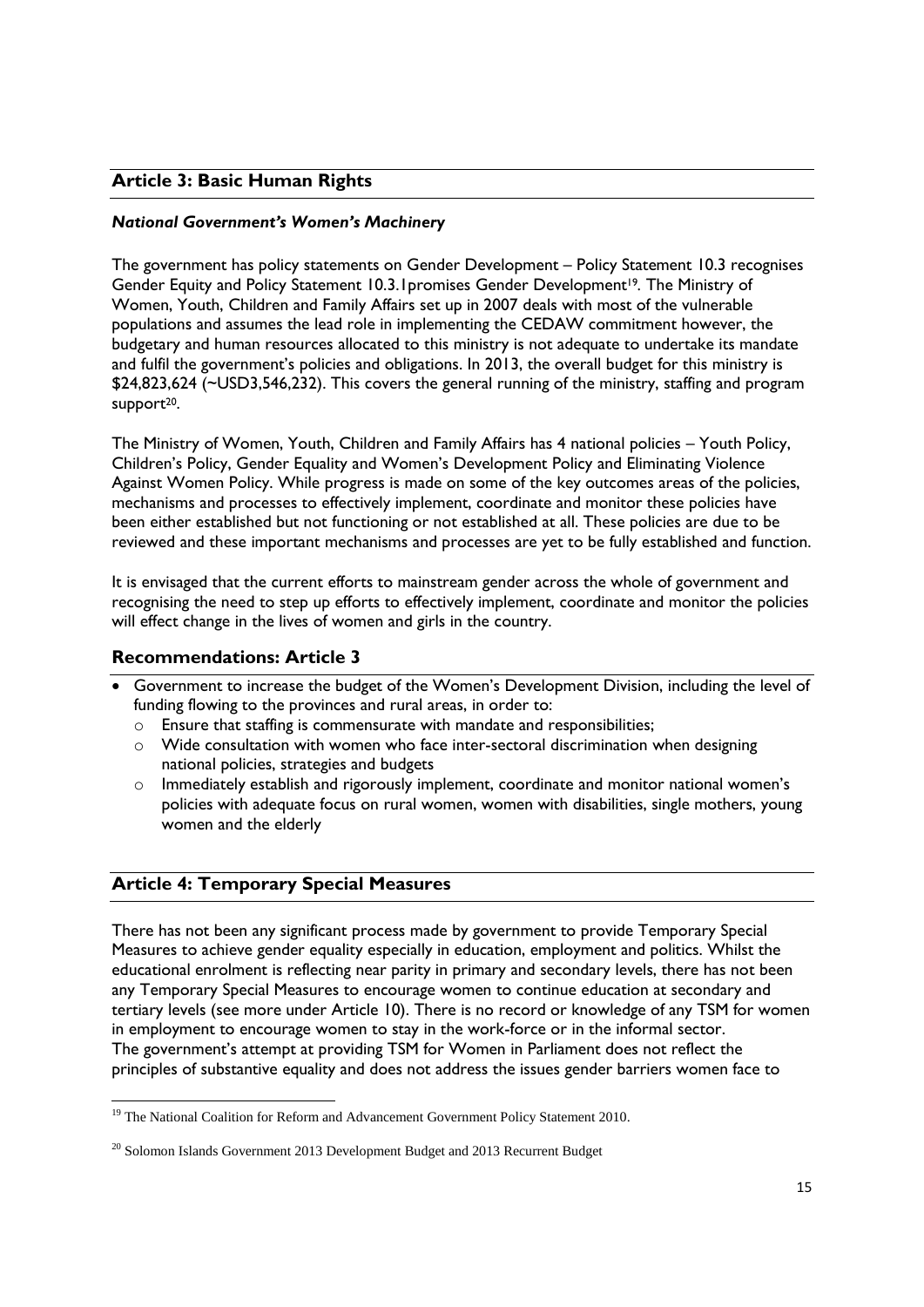enter parliament. The Political Party Integrity Act 2014 provides for political party quota however, it is not compellable.

## <span id="page-15-0"></span>**Recommendation: Article 4**

- Provide adequate resources (including financial) and technical support to address TSM for women in business and employment, tertiary education and politics
- State to provide adequate resources and funding to implement outcome 3 of the Gender Equality and Women's Development Policy, which address equal participation of women and men in decision making and leadership.
- Finance awareness programmes and consultations on Temporary Special Measures where relevant and appropriate.

# <span id="page-15-1"></span>**Article 5: Modification of Social and Cultural Patterns of Conduct**

#### <span id="page-15-2"></span>*Bride Price*

In a recent survey<sup>21</sup> conducted in the capital city of Honiara, 90.1% of respondents reported that their community practices bride price. Traditionally, in order to recognize the value of a woman in a family, a family was given shell money by the family of the man when she got married. Reciprocally, the family of the woman would give back gifts or food of equal value to the family of the man. With the introduction of the cash economy, dollars are now commonly used in place of shell money or in addition to shell money. The shell money has now also been given excessive monetary value.

With this distortion of the customary practice the idea of "ownership" of a wife by a husband has become prevalent, and leaves women extremely vulnerable to violence and to early and forced marriage, especially in rural areas where economic options are limited.

According to the Family Health and Safety Study, women whose marriage involved a bride price are significantly more likely to experience intimate partner violence, and in situations where the bride price is unpaid or partially paid the rate of violence rises to 81%.

#### <span id="page-15-3"></span>*Age of Marriage*

The Islanders Marriage Act states that the legal age of marriage is 15 years of age, with parental consent required to age 18. In practice, there are many marriages that take place where the girl is under 15. One young woman in Western Province was married at age 14 when her parents signed consent and lied, saying she was 20.

Many young women are engaging in transactional sex or being wedded to foreign nationals because of limited economic options, especially in rural communities where there and few opportunities except subsistence gardening and fishing.

#### <span id="page-15-4"></span>*Unpaid Work in the Home and Child-Rearing*

Men often refuse to participate in unpaid work in the home, including child-rearing, as it is customarily perceived by many men and women as the role of a woman. Women and reported that

**<sup>.</sup>** <sup>21</sup> World Vision: *Community Vision for Change Baseline Report* 2012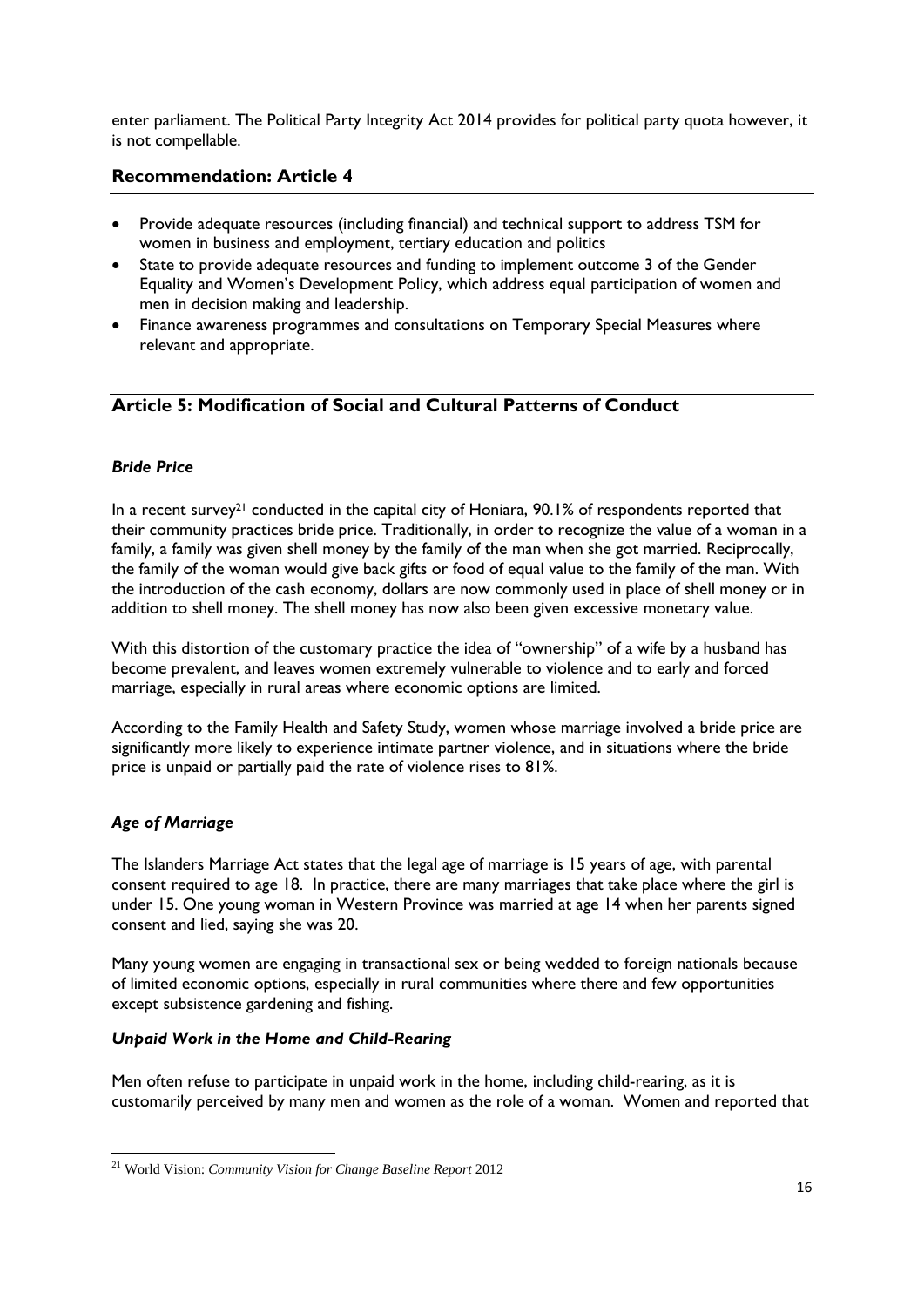when they request that their husbands or partners to participate in domestic chores in the home, they are either ignored or it escalates to verbal or physical violence.

#### <span id="page-16-0"></span>*Attitudes Impacting Equality*

A recent study in Honiara reports that over 65% of women and 61% of men believe that women are supposed to be submissive to men and let men rule over them. In the same study, when asked whether boys and girls are equally important over 57% of boys strongly agreed while only 21% of girls strongly agreed. <sup>22</sup> These statistics underscore the fact that distortions of both custom and Christianity maintain inequality by perpetuating the belief that men are supposed to be the leaders and decision-makers in the family, community and country.

#### <span id="page-16-1"></span>**Recommendations: Article 5**

- Include in the Solomon Islands Constitution a provision that: "Where there is a conflict between customary laws or practices and women's right to equality under this Constitution, women's right to equality shall prevail."
- Laws addressing violence against women should be clear that bride price should not be recognised as a justification for violence or to validate claims for custody of children.
- Train the Judiciary, Police and other relevant government departments to ensure that bride price is not accepted as a defence to prosecution of violence against women or used to reduce the sentence.
- Ensure that the legal age of marriage is 18 and that the two people getting married are the only people whose consent is essential. Abolish the provision that youth aged 15-17 can be married with parental consent. Implement public awareness programs designed to eliminate violence against women and sex role and stereotypes including bride price that prevent women, young women and girls from full enjoyment of their human rights.

# <span id="page-16-2"></span>**Article 6: Trafficking and Prostitution**

#### <span id="page-16-3"></span>*Trafficking in Persons<sup>23</sup>*

Although formal statistics are unavailable, we have anecdotal evidence<sup>24</sup> that both girls and boys are being "sold" by their families, under the guise of "informal adoption," to pay debts and/or in return for money or goods. This sometimes results in situations where there is forced labour as domestic workers and/or forced sex work. In 2010 the Department of Social Welfare documented 3 cases of girls being "sold" by their mothers in return for both money and goods. Limited capacity and resources coupled with inaccessibility of services, such cases are rarely reported.

The distortion of the custom of "bride price" (including the name "bride price") sees some families "selling" girls into marriages in return for money. Official data on this practice in unavailable.

#### <span id="page-16-4"></span>*Prostitution*

**<sup>.</sup>**  $22$  Ibid

<sup>&</sup>lt;sup>23</sup> The information in this report on Trafficking in Persons is taken from: American Bar Association Rule of Law Initiative  $\&$ Solomon Islands Christian Association. (October 2012). *Policy Note: Raising Awareness on Trafficking of Persons in Solomon Islands.* Unpublished.

<sup>24</sup> Solomon Islands Law Reform Commission. *"Review of the Penal Code and Criminal Procedures Code, Second Interim Report, Sexual Offences"*, June 2013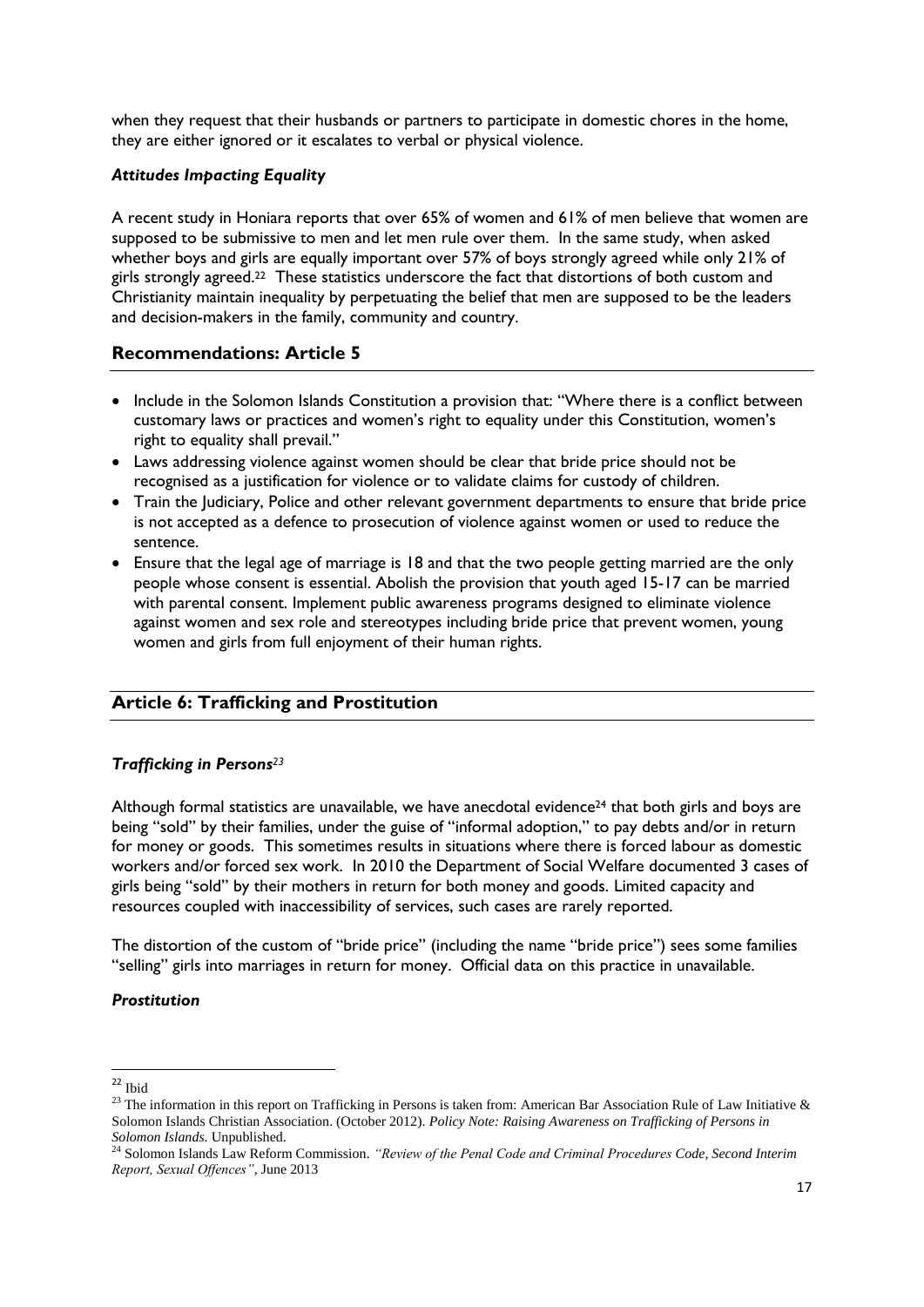Living on the earnings of prostitution or aiding prostitution is illegal under section 153 of the Penal Code, meaning that women who are forced into this job are not protected. This makes them very vulnerable to violence, rape and STIs and HIV, and they are unable to seek Police protection. One woman reported Police refused to listen to her report of being raped because she is a sex worker.

# <span id="page-17-0"></span>**Recommendations: Article 6**

- The government to work with stakeholders to explore appropriate options for dealing with sex work which will safeguard the human rights of sex workers, protect them from exploitation, and promote their health, safety and welfare.
- Develop a legislation on trafficking in persons which criminalises this act and must also include a comprehensive definition, mandatory minimum sentences, protects and assists all victims of trafficking, give powers to relevant institutions to deal with this issue and promotes and facilitates national and international cooperation.
- Amend the *Penal Code* to criminalize sex tourism, including separate offences for perpetrators and for organizing or facilitating sex tourism.
- In partnership with women's organizations, fully finance support for women, and girls who are survivors of trafficking including safe affordable housing, health care, psychological support, education and vocational training, and legal aid.
- Ratify, domesticate and fully implement the UN Convention against Transnational Organized Crime 2000 and the Protocol to Prevent Suppress and Punish Trafficking in Persons, Especially Women and Children.

# <span id="page-17-1"></span>**Article 7: Political and Public Life**

The Constitution provides for equal eligibility for all citizens to vote and for political representation. However, there are a lot of cultural barriers to women enjoying their political rights. Anecdotal evidence shows that community members are usually pressured to vote with the family patriarch. For example, during YWCA workshops with youth in Western Province three separate groups identified that people in their communities are told by the most powerful man in their families who they must vote for.

While government has a national policy on Gender Equality and Women's Development with a goal on equality in leadership and decision-making, this commitment did not evolve into concrete actions due to lack of political will and lack of financial assistance to advance the work of the Legislative Taskforce setup to facilitate TSM for women in decision making including representation in Parliament.

The economic implications of political campaigning also make it extremely difficult for women to run for elections. Recently, one young woman was nominated by the government to attend training for future parliamentarians because she was contesting in a provincial election. However, at the last minute she was told that she would have to pay for her flight to Indonesia and be reimbursed by the government later. She does not have access to this amount of money and she did not attend the training. Since independence, there were only two female Members of Parliament.

# <span id="page-17-2"></span>**Recommendations: Article 7**

- Work in partnership with, and provide financing to, NGOs and women's organizations to develop and implement public education to raise awareness that the right to vote is open to all women and men 18 or older including the right to choose who to vote for.
- Introduce TSM with legislation reform to allow for reserving at least 30% of elected seats for women in national and provincial governments.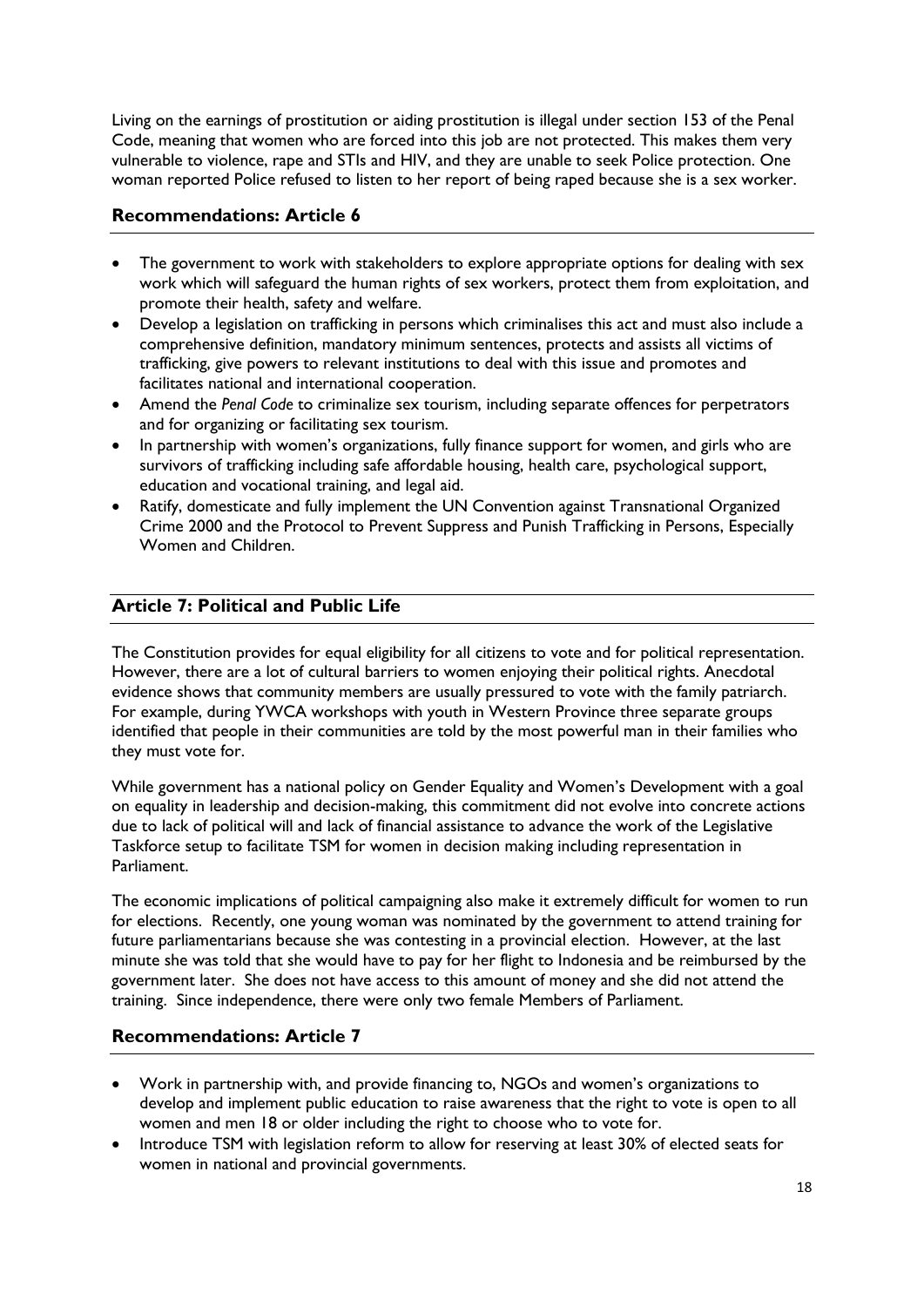- Encourage women to vote and run for election at all levels.
- Introduce TSM to increase women's participation in public and statutory institutions
- Encourage women in the formation of political parties that foster empowering women in democracy and good governance.

#### <span id="page-18-0"></span>**Article 8: Participation at the International Level**

Solomon Islands have one woman who is the High Commissioner to New Zealand.

#### <span id="page-18-1"></span>**Recommendation: Article 8**

 Ensure that 50% of names given to UN or Multi-Lateral Organisations for the election or nomination of persons to positions of special representative, peace negotiations or peace keeping are women.

#### <span id="page-18-2"></span>**Article 10: Education**

#### <span id="page-18-3"></span>*Violence Against Girls*

Although the government says that all children have access to education, some schools in rural areas serve many communities and are located long distances from some of the communities in their catchment area. Girls who must walk long distances to and from school are vulnerable to violence, including rape.

#### <span id="page-18-4"></span>*Literacy Rates*

The government census data for calculating literacy rates does not provide an accurate picture of literacy rates in the country. According to a study conducted in two provinces in Solomon Islands by the Asia & South Pacific Bureau of Adult Education (ASBAE) with the Coalition for Education Solomon Islands (COESI) in 2007, the study highlighted that the census data is a proxy indicator which relied on self-declaration rather than individual assessment. The study used a simple test to assess the literacy levels/skills of respondents and found that 17% of respondents are literate, (male 21.1% and females 14.5%), 42.7% are semi-literate (49.6% male, 39.8% females), and 40.2% are nonliterate (29.3% and 45.7% females). A similar study conducted in one of the provinces in 2012 also show similar trend – female literacy rate is at 16% compared to 24.9 percent for men.

#### <span id="page-18-5"></span>*Comprehensive Sexuality Education*

Solomon Islands Government has promised to include sexual and reproductive health education in schools. The process is not transparent and it is unclear what the curriculum will look like and whether it will take place in primary and/or secondary schools.

It is also noted that gender role sharing is not mainstreamed into the learning curriculum. Such help encourage the stereotypical practice of male dominance and female subordination in the society which often lead to discrimination against women at home and in the public sphere.

#### <span id="page-18-6"></span>*Solomon Islands Government Scholarships for Education*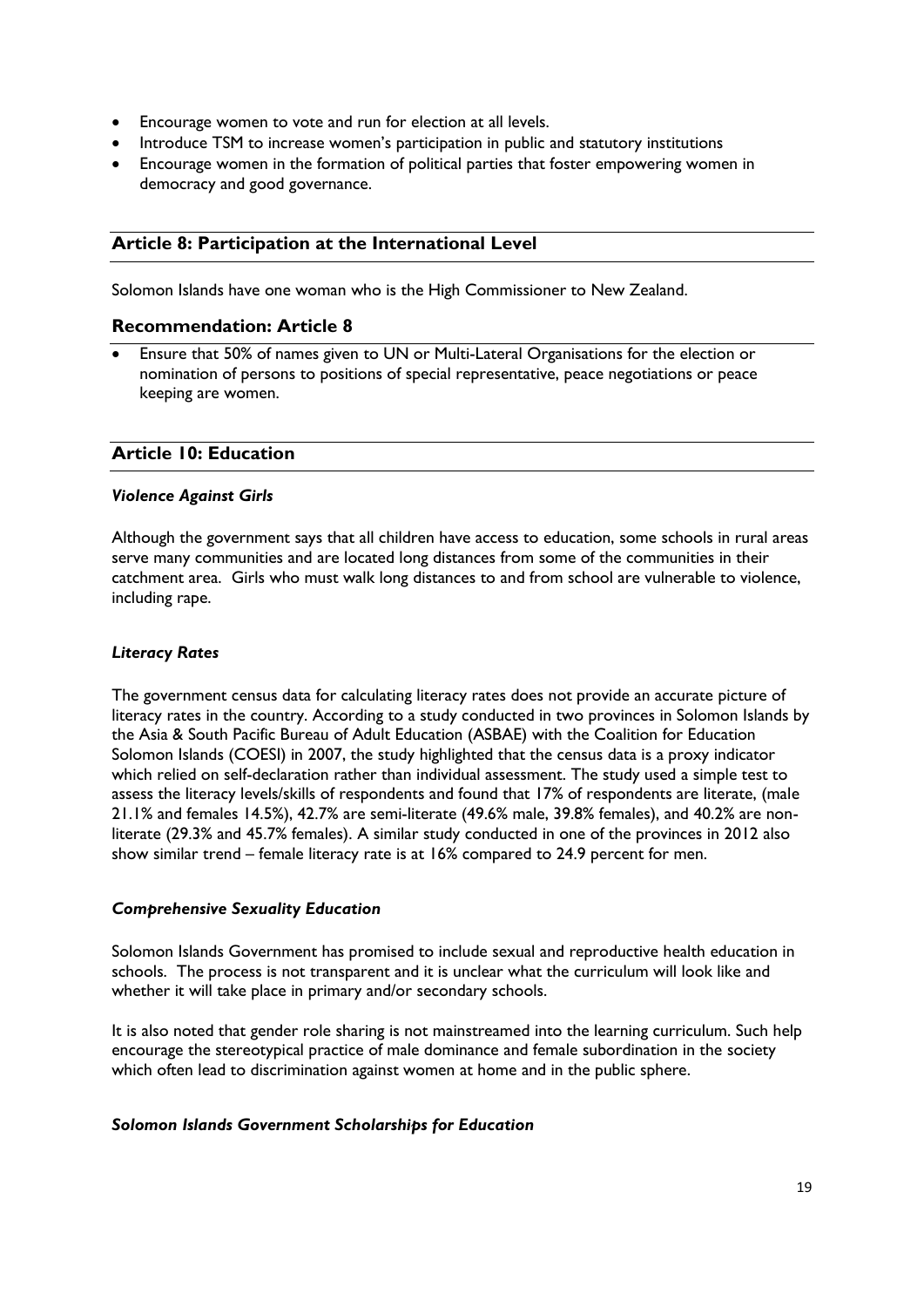Solomon Islands Government awards of scholarships to tertiary students to attend school in both Solomon Islands and abroad. Data on scholarships going to women are not available, and it is clear that proper records are not kept.

Solomon Islands Government scholarship programs do not provide funding for young women to bring their children with them when they travel for tertiary education. This prevents young women from applying for scholarships, since they bear childcare responsibilities. The result is that when young people have families the husband applies for and is awarded the scholarship and the wife stays home and cares for the children.

#### <span id="page-19-0"></span>*Sex Roles and Stereotypes in Education*

Most secondary schools in the country have more dormitories for boys than girls<sup>25</sup>. Girls from rural areas outside Honiara (80% of the population) have extremely limited access to attend.

The 2010 Solomon Islands MDG Report there were 95 girls for every boy in primary school, this figure dropped to 84 girls for every boy in secondary school with the number falling steadily with each successive grade. 66% of the population has only primary school education, the majority of who are women and girls. The drop-out rate is higher for girls than for boys at every level and increases dramatically after Form 3. This is due to a number of factors including: (1) girls are primarily responsible for housework, reducing the time available to study; (2) families do not value the education of girls because of the customary belief that a woman's place is in the home; (3) education is not free at any level in Solomon Islands (while primary education is tuition-free, there are costs associated with uniforms, books, sports, school supplies and other necessities); (4) when families cannot afford to send all children to school the preference is to send boys rather than girls since it is assumed boys will need the education to find work and girls will stay at home in the future.

There is lack of action by the government and private education authorities to address the issue of female students being expelled from school when they get pregnant. Boys and girls who are accused of being in an intimate relationship are expelled from secondary school, reducing the already limited opportunities of girls to participate in secondary and tertiary education and severely limiting their economic options to support themselves and their children while boys (partners) can still continue his education.

#### <span id="page-19-1"></span>*Human Rights Education*

Human rights education is not offered in the primary or secondary school curricula. Unless students are participate in a human rights workshop offered by a NGO, they have little access to information about human rights. There are no systematic training for the judiciary and government institutions that are responsible for the promotion, protection and fulfilment of human rights.

Human rights education is an important tool to combat harmful sex role stereotypes that prevent women, young women and girls from full enjoyment of their human rights. In recent workshops delivered by YWCA peer educators, one student provided the following feedback: "I had heard of human rights before this workshop, but I didn't understand how they applied to me. When I go back to my village I will tell people about human rights and stand up for my rights" (young woman, aged 18 years).

<sup>1</sup> <sup>25</sup> Solomon Islands Government. *Digest of Education Statistics,* 2005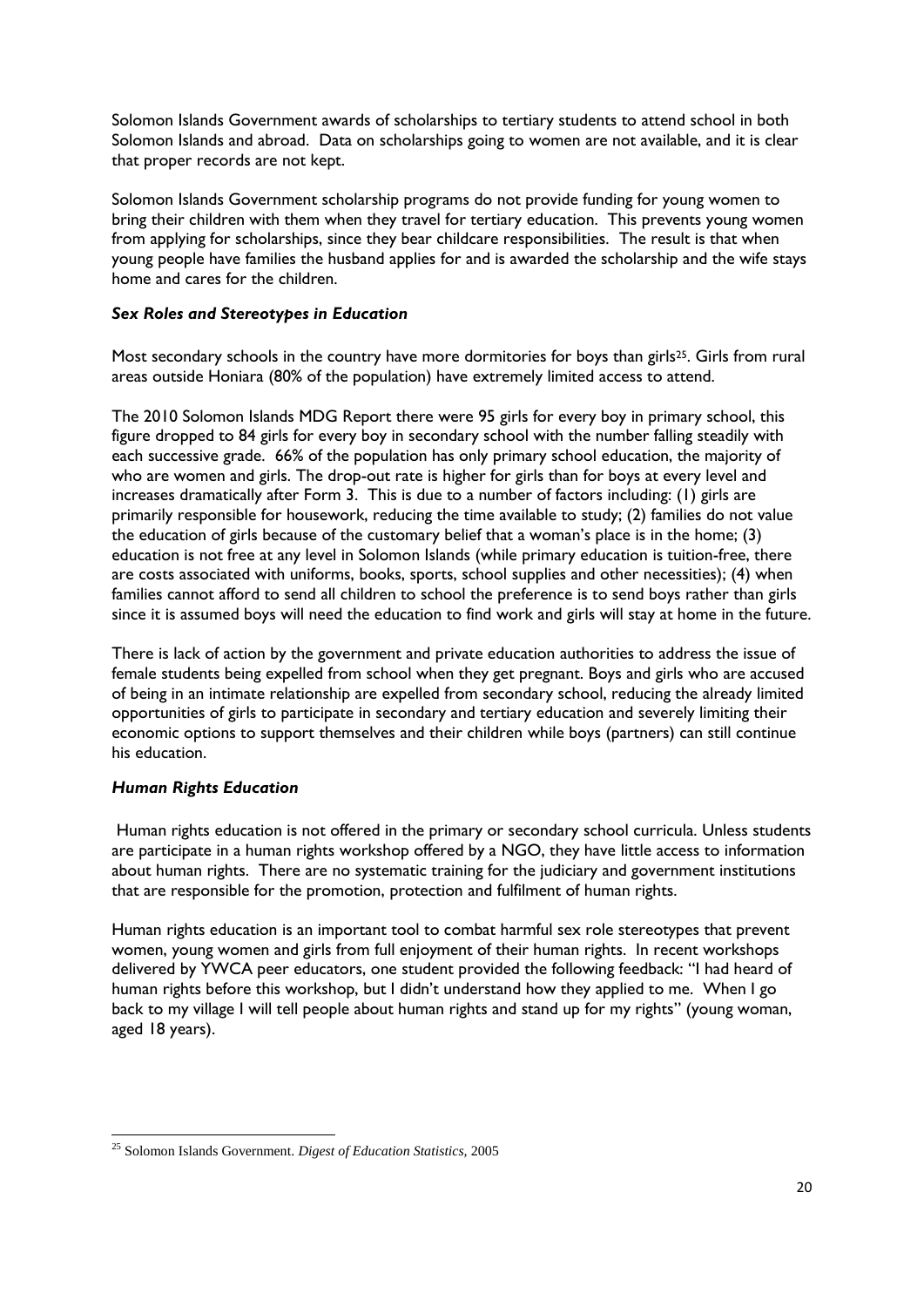#### <span id="page-20-0"></span>*Civic Education*

Many women and girls in Solomon Islands are uneducated about Solomon Islands laws, policies and government. As a result, they are vulnerable to human rights violations.

#### <span id="page-20-1"></span>**Recommendations: Article 10**

- Include in the Solomon Islands Constitution a guarantee of equal access to education for both girls and boys.
- Invest in building more schools so that there is a primary and secondary school within, or a short walking distance from, every community and ensure safe passage for girls and accessible for girls with disabilities.
- Collect age and sex disaggregated data and gender statistics on scholarships to improve planning and education for women, including girls with disabilities.
- Increase the number of scholarships awarded to women in order to close the gap between women and men graduating from tertiary education programs, and ensure that the process for awarding all scholarships is fair and transparent.
- Work with NGOs and women's organizations to develop and implement incentive programs for young women with children and young women with disabilities to attend tertiary education, including providing scholarship quotas for young women with children and young women with disabilities.
- Legislate that girls and young women who become pregnant be allowed to stay in school during pregnancy and allowed to return to school when they are ready.
- Work with NGOs and women's organizations to design education programs that are flexible so young women with childcare responsibilities are not discriminated against.
- Ensure access to vocational schools and training for young mothers and work with women's organizations to ensure that the curricula meet their needs. *Sistas Savve* model, designed to improve economic opportunities and parenting, can inform this process. This model is aimed at empowering disadvantaged young women between the age of 15-30 who are victims of domestic violence, unemployed, school drop-outs and single mothers. It offers training in financial literacy, life skills, sexual reproductive health and other related activities.
- Ensure the same number of dormitories for girls and boys at every school and provide security to ensure that both female and male students can safely move around.
- No expulsion of students unless acts committed are in breach of the law.
- Enact Temporary Special Measures designed to encourage girls and young women, including girls with disabilities to complete tertiary education.
- Work in partnership with, and provide financing to, NGOs and women's organizations to develop and implement in the primary and secondary school curricula:
	- a. comprehensive human rights education with a special focus on CEDAW and other relevant international standards and treaties;
	- b. civic education that includes financial and economic literacy, inheritance and property law, information on how to access the National Pension Fund, how CEDAW is being implemented through Solomon Islands laws and policies, the Gender Equality and Women's Development as well as Ending Violence Against Women policies, and laws on domestic and gender-based violence; and
	- c. comprehensive sexuality and reproductive health education into all school curricula at all levels of education, starting at class 4.
- Implement awareness campaigns that girls and young women have the same right to education as boys and young men.
- Mainstream gender studies into the learning curriculum where pupils can learn about gender equality and the importance of role sharing.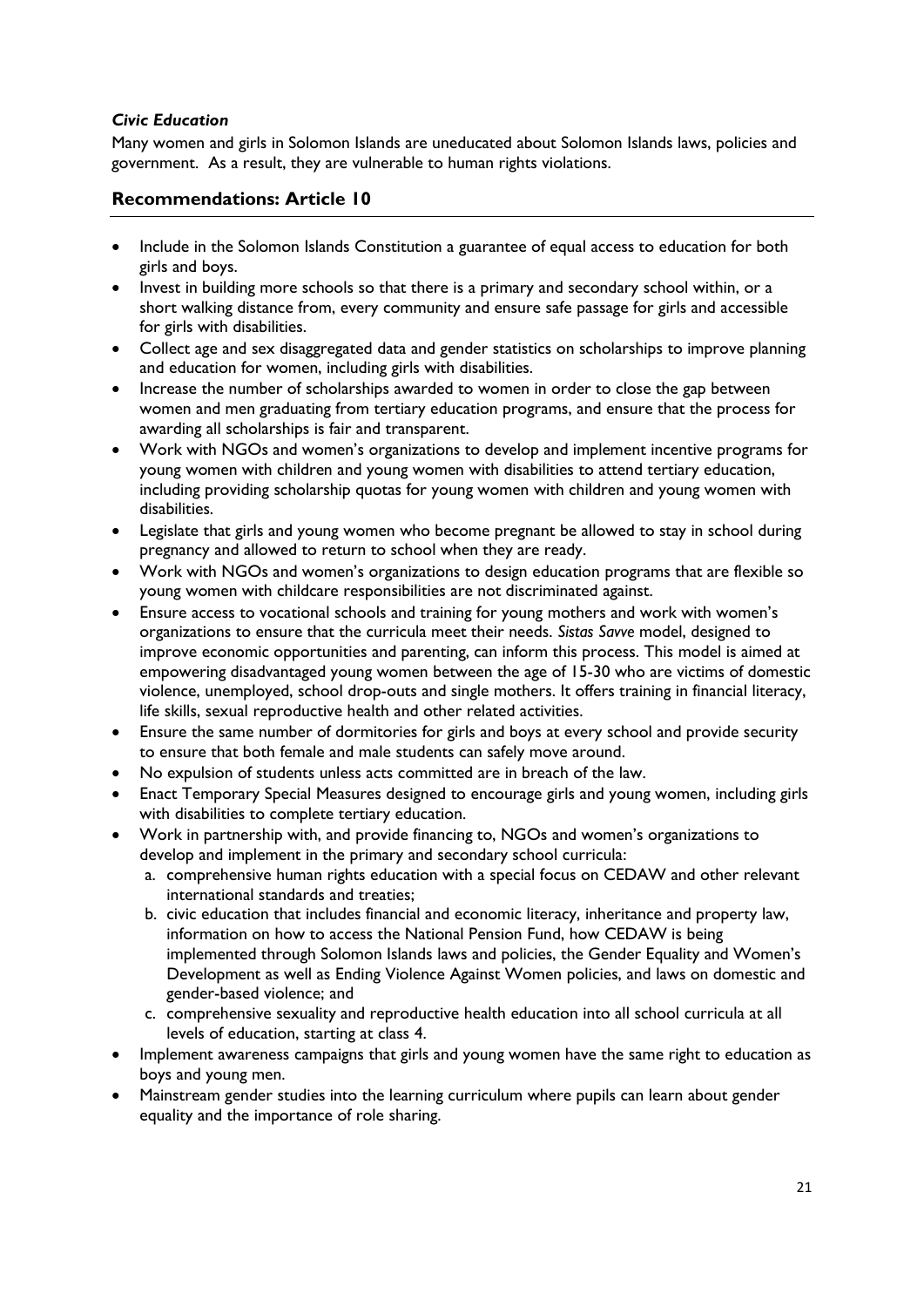## <span id="page-21-0"></span>**Article 11: Employment**

The Labour Act does not recognise informal labourers, self-employed workers, domestic workers or outworkers as workers with full rights. This disproportionately affects women, as their main employment opportunities lay within the "informal sector". Without protection, women's employment is often exploitative and insecure.

Women's lack of access to education, and lower educational attainment, result in reduced access to formal employment and decent work. According to the 2007 Demographic Health Survey of Solomon Islands, only 33.4% of married women received cash income.

Even when women are able to access employment, there are no laws mandating equal pay for equal work. This results in women earning such low salaries that they are unable to meet even basic expenses. Most women supplement their incomes from formal employment with work in the informal sector such as selling produce from their gardens and selling baked goods and other prepared foods.

Women and young women also lack access to vocational training that would support their entry into formal employment. The few vocational training programs that are available are not recognized by most employers as valid educational qualifications.

Women are affected by laws regarding entering formal employment before 18 years old; more young women drop out of school before 18 years old. This pushes young women into illegal employment, unemployment and poverty. For example, one of the reasons many young women engage in transactional sex because they have low literacy skills, low educational attainment and few vocational skills.

#### <span id="page-21-1"></span>*Maternity Leave*

While Solomon Islands is one of a minority of countries in the world that prohibit the dismissal of a worker on maternity leave for any reason (ILO, 1998), Solomon Islands offers very little maternity leave for working mothers. Maternity leave is only 12 weeks following birth with 25% of pay provided by the employer. With wages in Solomon Islands already far below the cost of living (minimum wage is \$4SBD = \$0.57USD per hour), many women are unable to take 12 weeks away from work at 25% of their pay. If women choose to take longer than 12 weeks of maternity leave they have to use their annual leave or go on leave without pay. This reality, combined with the fact that women often do not have a choice about whether to become pregnant, discriminates against women and negatively impacts their economic security and access to decent work.

In the Public Service General Orders and in practice, Public Service employees are paid 100% of their salaries while on maternity leave. However, this is not codified in legislation and is not available to women working for other employers.

#### <span id="page-21-2"></span>*Social Norms that Disadvantage Women*

Women's employment opportunities are also limited by cultural expectations that women will stay at home and perform all reproductive and domestic unpaid work. This is compounded by the fact that most women and men believe that a husband must give permission for a woman to get a paid job. This results in most women being financially dependent on their spouse with extremely limited economic security and no economic independence. Most women, even if they would be willing to go against social norms to leave abusive relationships, are unable to leave because they have no means of support. One example is a young woman who left school when she was 14 years old and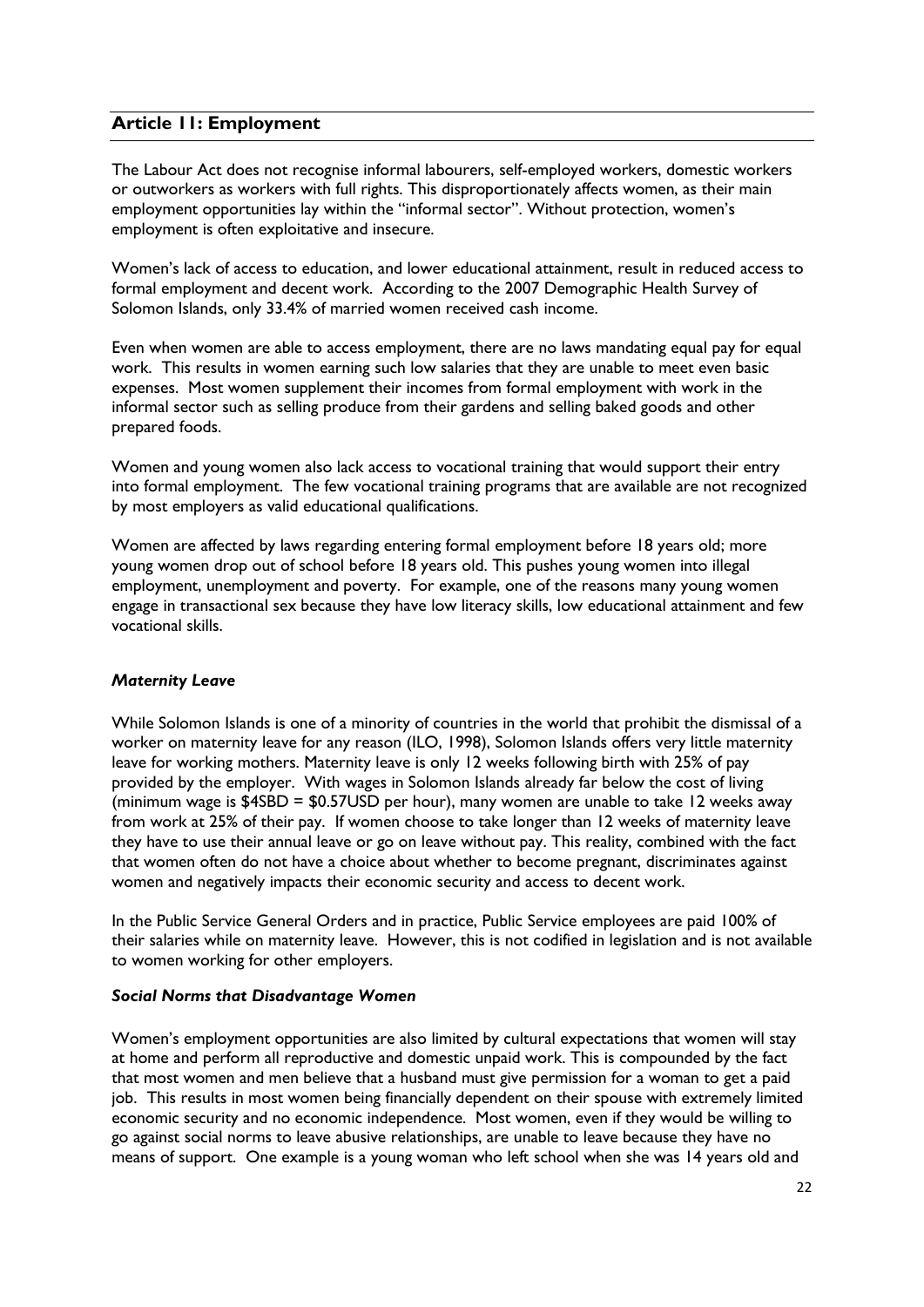quickly became pregnant. She has an older husband who is unemployed, but he physically abuses her if she tries to gain employment. This is an all-too-common story in the Solomon Islands.

There are no child care facilities in all of Solomon Islands.

## <span id="page-22-0"></span>**Recommendations: Article 11**

- Include in Solomon Islands Constitution a guarantee of equality between women and men in the workplace, including equal pay for work of equal value.
- Government to review and reform all employment laws to ensure that they meet the substantive equality and non-discrimination provisions in CEDAW. Incorporate protection of the rights of informal workers, domestic workers and outworkers including women who are pregnant and women with children. Raise the minimum wage to \$15SBD per hour to address the fact that the current minimum wage of \$4SBD per hour salaries are in sufficient to meet even basic needs for food, clothing and shelter. Subsequently increase the minimum wage as cost of living increases.
- Legislate to protect women from harassment and sexual harassment, including complaint mechanisms.
- Protect women who engage in sex work, and provide services for sex workers to ensure they are safe and able to access health care.
- Increase the legal period of maternity leave to 6 months with 100% wages, regardless of the job or sector in which a woman is employed. Responsibility for wages during maternity leave should be jointly shared between the employer and the government.
- Improve the current education system to educate and equip young people for employment and ensure universal basic literacy.
- Partner with, and finance NGOs to provide more vocational trainings for women to gain formal and informal employment. These vocational trainings should provide nationally recognised certification.
- Raise public awareness of the benefits of women having formal paid employment and their right to be employed, earn income, and make spending decisions.
- Establish quality, accessible government-supported childcare centres as part of respecting and promoting women's opportunities to employment.

# <span id="page-22-1"></span>**Article 12: Health**

**.** 

#### <span id="page-22-2"></span>*Social norms inhibiting access*

Women are severely impacted by lack of equal access to healthcare. Social norms requiring women to perform all child care duties make travelling to health-care centres and attending to their health very difficult.

Social taboos around sexual activity before marriage mean that young women do not access much needed health care for sexual/reproductive health issues. National health reports<sup>26</sup> have highlighted

<sup>26</sup> <http://countryoffice.unfpa.org/pacific/drive/ADEEPERSILENCE.pdf#page=1&zoom=auto,-47,842> p.24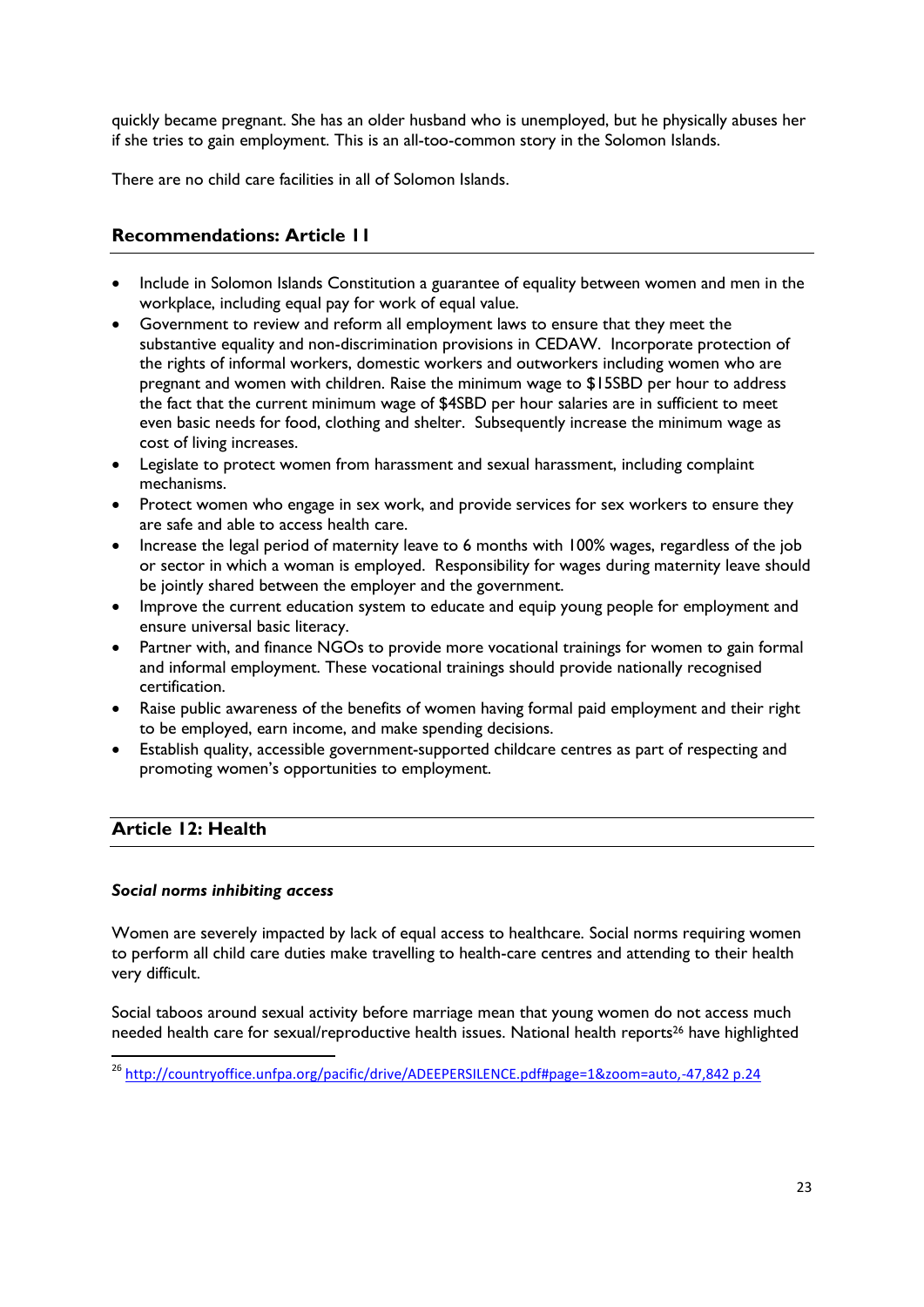that many women are too embarrassed to visit sexual health clinics because of the lack of confidentiality within the health system and stigma associated with having sex outside of marriage and/or being infected with a sexually transmitted infection.

#### <span id="page-23-0"></span>*Early Termination of Pregnancy (Abortion***)**

In Solomon Islands, early termination of pregnancy (abortion) is only legal before the foetus "is capable of being born alive" (*Penal Code*, Section 221), and to save the life of the woman. Recommendations and signatures of two physicians are required, as well as consent of the spouse or next of kin. If the young woman is a under the age of 18 years, parental consent is required.

While no reliable official data is available, there is ample anecdotal evidence that point to culture, social stigma and religious beliefs being deterrents to young women accessing existing sexual and reproductive health services, and there is anecdotal evidence of unsafe 'backyard' abortions in Solomon Islands. Unsafe abortion endangers the lives of hundreds of women and girls each year and raises the rates of maternal mortality and morbidity.

The *Penal Code* (Section 158) states that a "woman with the intent to procure her own miscarriage" is guilty of a felony and carries a maximum sentence of life imprisonment. Similarly, Section 221 states that to "destroy the life of a child capable of being born alive" carries a maximum sentence of life imprisonment.

#### <span id="page-23-1"></span>*Limited Capacity of Health System*

Outside of Honiara and other main centres, access to health-care is extremely limited. The capacity of the Solomon Islands public health-care system is limited, meaning that the free health-care that is promised cannot be fully realised. For example, many women in rural Guadalcanal province must walk for several hours to reach a health clinic and in remote locations; the high cost of transport to reach a health centre adds a different dimension to "free health-care".

The limited capacity of the public health care system is exacerbated by insecurity and violence. Nurses at Number Nine Hospital in Honiara report that they are afraid to work at night because there have been several incidences of violence against nurses at night when there are fewer staff on duty. One nurse reports that her husband no longer allows her to go to work at night.

Along with very limited access to public health care, most women do not have the means to visit private health care facilities.

# <span id="page-23-2"></span>**Recommendations: Article 12**

- Include in the Solomon Islands Constitution an anti-discrimination clause protecting from direct and indirect discrimination on the grounds of health status, including HIV status.
- Include in Solomon Islands Constitution a guarantee to access to health care, including sexual and reproductive health care.
- Provide scholarships to increase the number of female doctors, especially General Practitioners and Gynaecologists. Provide incentives and training assistance for people specialising in women's health.
- Partner with NGOs to offer sexual/reproductive health services in a variety of discreet ways. Implement youth and disability-friendly awareness campaigns to reduce stigma around accessing sexual/reproductive health care.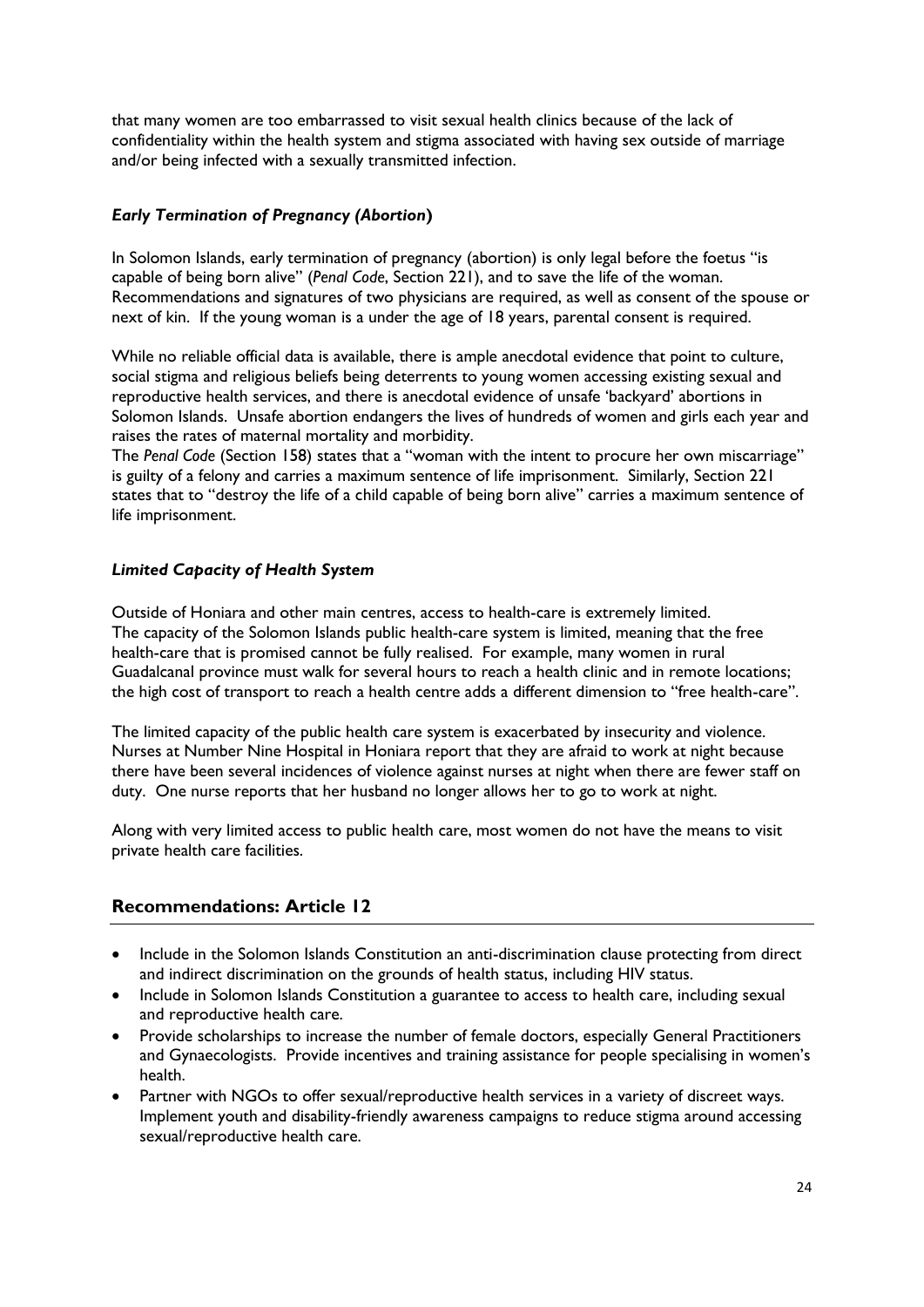- Respect and protect women and young women's sexual and reproductive health rights by ensuring full access to free, safe early termination of pregnancy services without a requirement for additional consent. 27
- Develop and implement quality, free, and accessible comprehensive sexual and reproductive health care services.
- Work in partnership with, and provide financing to, NGOs and women's organizations to develop and implement public awareness initiatives designed to change attitudes and behaviour that prevent women, young women and girls from exercising their sexual and reproductive health rights, including men's duty to respect women's right to health and to choose the number and spacing of her children.
- Provide quality health care facilities with qualified medical practitioners in all provinces and rural areas and improve the capacity in existing health care facilities to enable all women, young women and girls to access free and universal health care.

#### <span id="page-24-0"></span>**Article 13: Social and Economic Benefits**

#### <span id="page-24-1"></span>*Lack of Access to Household Income*

The contributing NGOs have observed that generally, men consider all household income as belonging to them exclusively and assert full decision-making rights over the income. Many women reported that when men make decisions, household income is not prioritized according to family needs. Being faced with such situation many women turn to small income generating activities to supplement their household income such as marketing of and hand crafts. However lack of infrastructure and support from the government through regulating economic activities in the informal sector has hindered women from maximizing their income. Although the Government has provided an equal opportunity for business registrations such environment is usually more suitable for men.

#### <span id="page-24-2"></span>*Women and Banking*

**.** 

While the Central Bank and commercial banks are easing their requirements to open bank accounts and making banking products and services available in rural areas through mobile-phone banking, the lack of technical know-how and fear of using such systems by rural women remains an obstacle to fully utilise these services.

Savings through the bank is further discouraged by extra administration and bank fees imposed on customers, which continually reduce their savings leading rural people to close their bank accounts.

#### <span id="page-24-3"></span>*Women and Girls Living in Poverty*

According to the 2010 Solomon Islands MDG Report, 22.7% of the population live on less than US \$1/day. The majority of people living in poverty are women and children. In 2007, over 56% of married women reported earning no income at all while an additional 10% of women reported earning all or part of their income in-kind<sup>28</sup>. .

 $27$  While other NGOs participating in the report development process agreed that this recommendation is important to women's rights, World Vision Solomon Islands does not support this recommendation.

Demographic Health Survey of Solomon Islands, 2007.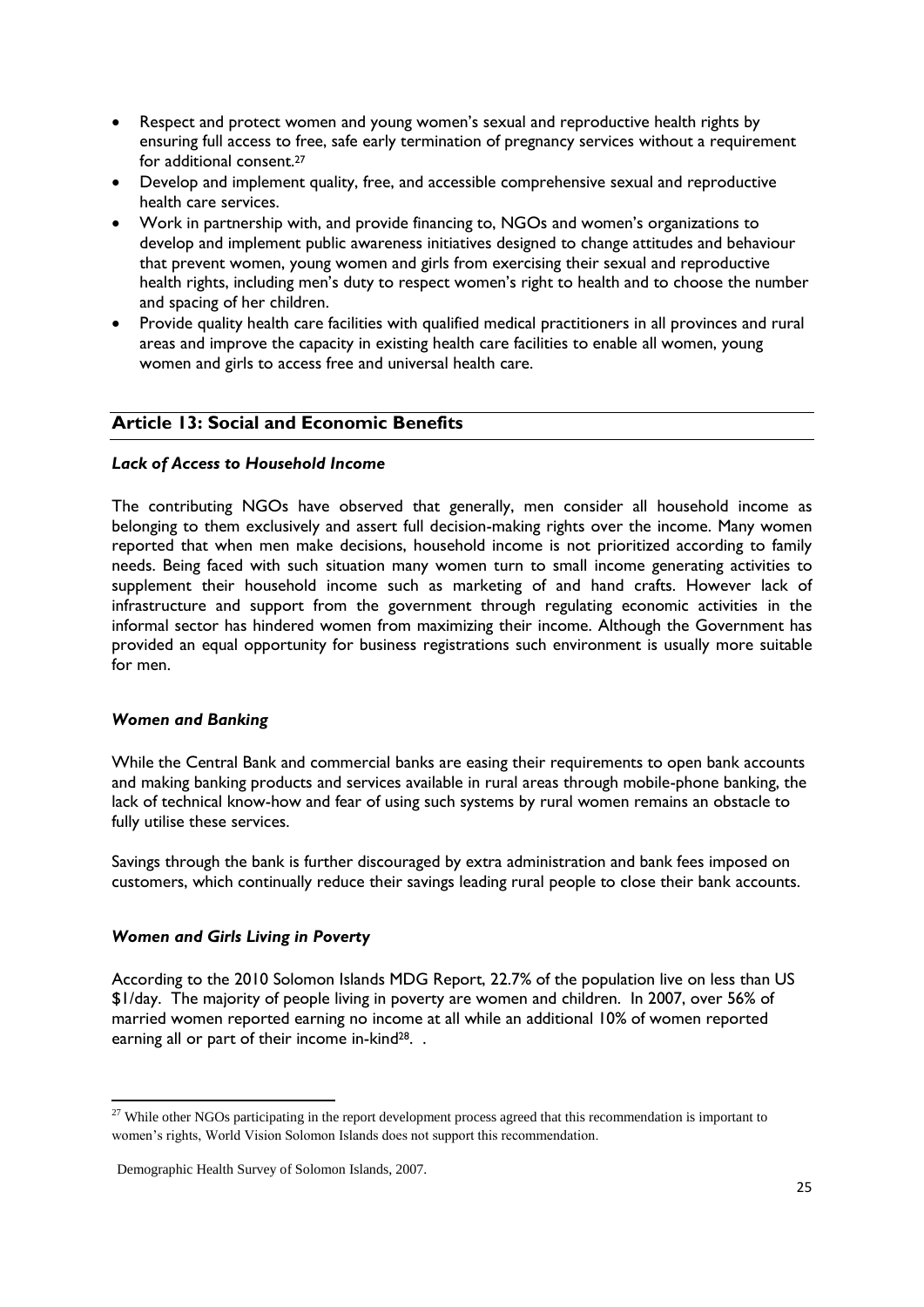#### <span id="page-25-0"></span>*National Provident Fund*

The only social benefit available to women is the National Provident Fund (NPF). The fund is mandatory only for formally employed people, of which women make up a very small percentage.<sup>29</sup> The fund discriminates against women whose husbands are the only income earners, as they have no benefit in their name unless they are officially nominated by their husbands as beneficiaries.

As women are often informally or unemployed, and do not contribute to NPF, they have no financial security measures upon reaching old age.

# <span id="page-25-1"></span>**Recommendations: Article 13**

- Amend the National Provident Fund Act to allow wives to benefit automatically from their husband's savings upon his death or disability and to allow those working in the informal sector to make contributions to the fund.
- Develop and implement a financial child support system that would provide financial support from the government to young single mothers.
- Increase start-up grants, financing and capital for women's groups and organisations. The Rokotanikeni (gathering of women) Association is good model to use to set up women's organisations in rural areas.
- Develop alternative banking models for poorer communities, based on successful banking models (e.g. World Vision lock and key model or the Live and Learn Environmental Education Savings Clubs in some parts of the country).
- Provide capital to women's organisations and groups to develop and expand income generating projects.
- Improve banking access and methods in rural communities, and make it easier for women to open and maintain bank accounts and access credit
- Encourage credit union organisations to offer rural services and to support rural women to learn from other women's groups who have successfully established credit unions.
- Develop and implement programs and opportunities that encourage women to learn how to produce and sell a variety of products for income generation.
- Implement financial literacy education and awareness for women
- Provide infrastructures that could accommodate women operating in the informal sector, such as small market stalls for women selling their produce in both urban and rural areas.

#### <span id="page-25-2"></span>**Article 14: Rural Women**

**.** 

There are no legal provisions for special measures to advance substantive equality for rural women. Across all government policies and programs, development initiatives for rural areas do not contain specific support for rural women with the exception of initiatives of the Women's Development Division. However, the Women's Development Division do not contain specific supports or programs for women with disabilities in rural areas. Very few sexual/reproductive health programs or services target rural women, despite the fact that 80% of the total population live in rural areas.

#### <span id="page-25-3"></span>*The Medium-Term Development Strategy*

 $29$  According to the 2007 Demographic Health Survey of Solomon Islands, only 33.4% of married women earned cash incomes and an additional 8.9% earned both cash and in-kind.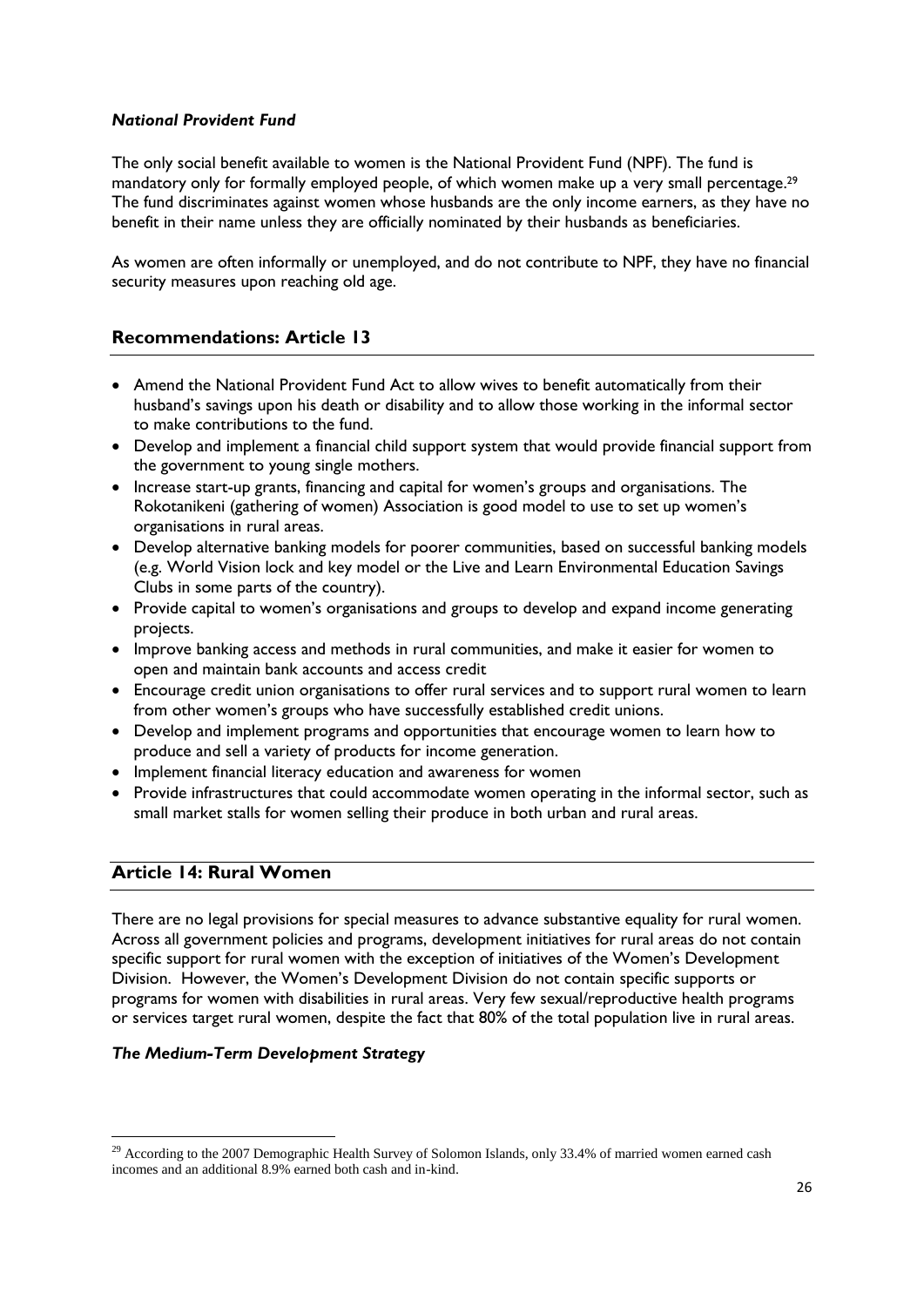The government's Medium-Term Development Strategy (MTDS) includes both Infrastructure Development and Social Services as priority areas including improving rural and peri-urban standard of living, food security, free basic education, health centres, rural water supply, recognizing traditional rights of resource-owners and social well-being. While these have the potential to positively impact women's equality, gender is only mentioned in the MTDS in relation to genderbased violence and there is no mandate to ensure gender budgeting or gender mainstreaming in any initiatives under the MTDS.

In addition, the MTDS includes initiatives that in other contexts have been proven detrimental to women's equality including reforming the public sector in order to shift resources to the private sector without gender considerations, as well as emphasis on sectors in which women are not traditionally employed or are only employed in low-paying jobs including fisheries, mining and forestry.

The Rural Community Development Fund (RCDF) is regularly depleted through corruption, further reducing rural women's access to programs and services that would allow them to enjoy their human rights.

#### <span id="page-26-0"></span>*Provincial Agricultural Officers*

Despite the Ministry of Agriculture deploying officers in rural areas through its Agriculture Women Extension Division, these officers need to be given funds to go into communities and actually help women farmers. In Gizo, for example, the agriculture officers stay in their offices because they do not have funds to travel to women's farms nor to provide grants to women farmers. The Women's Extension Division has no funds for 2015 according to reports in the media<sup>30</sup>.

#### <span id="page-26-1"></span>*Women and Agricultural Income*

Women are primarily engaged in subsistence farming. In few communities, women also have access to markets to sell or trade what they produce. Women face barriers to earning income from farming including the cost and inaccessibility of transport to markets, the distances from farms to markets, lack of storage facilities, climate change which is reducing crop yields for kumara and other staple crops, the time it takes for women to complete all of the unpaid work they are expected to perform, and the belief that women need permission from their husbands to earn income and also to make decisions about the use of that income.

#### <span id="page-26-2"></span>*Provincial Women Development Officers*

Most provinces do not have a Women's Development Officer and provinces that have such officers, their department is severely under-funded and there is limited capacity to provide the required services to women. The Western Provincial Women's Development Officer resigned in the late 1990s and the office has been left vacant since.

#### <span id="page-26-3"></span>*Access to Health Care*

1

While in rural areas there are some health centres, clinics and aid posts built by the government and development partners, lack of transportation means that these services are not accessible for many rural women. This is compounded by the fact that health facilities that are set up in the provinces

<sup>&</sup>lt;sup>30</sup> Solomon Star News, Issue No. 5624, Tuesday 23<sup>rd</sup> September, 2014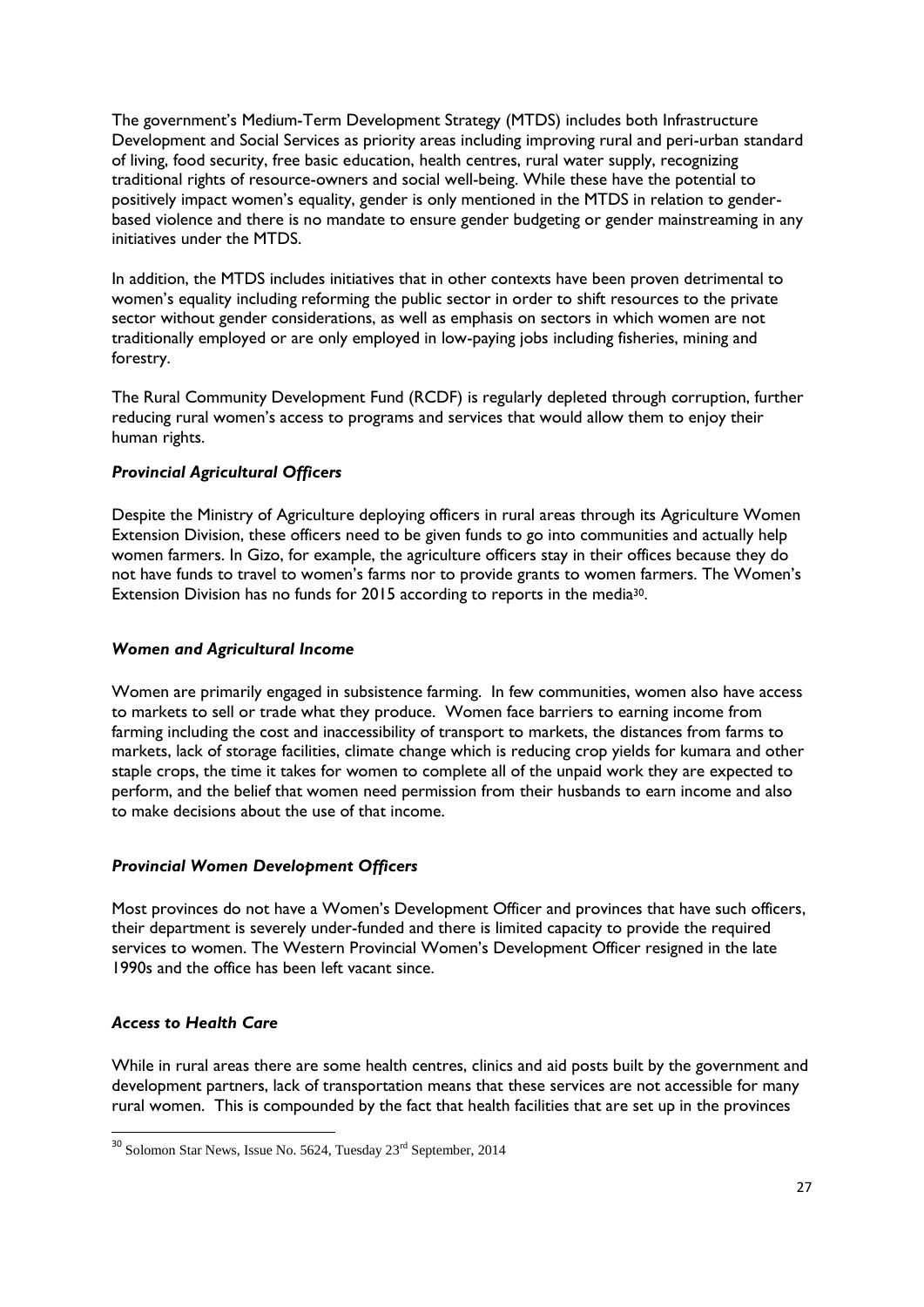lack utilities and basic resources like plasters and pain relief medication. In addition, health facilities are not accessible for persons with disabilities.

#### <span id="page-27-0"></span>*Access to Education*

Many communities have primary schools. However, facilities are poor, there are not enough teachers, and many teachers are untrained. Parents are unable to pay fees or for school uniforms. Some communities have secondary schools, while young women and men from other communities either board at secondary schools outside their communities or stay with relatives.

Rural young women who move to Honiara for education purposes become vulnerable to abuse and neglect at the hands of relatives, lack of support for their continued participation in education, lack of money necessary to meet basic needs (and so engage in transactional sex), and unwanted pregnancies and STIs.

Although most communities have primary schools, culture still inhibits girls from attending school. Beliefs that girls and women are responsible for unpaid household work and gardening, as well as the belief that girls do not need education because they will get married and stay in the home with the children, mean that rural families are reluctant to invest in or support girls' education.

#### <span id="page-27-1"></span>*Access to Justice*

People in the rural areas, especially women, know very little about the law and how it applies to them, nor how to use the justice system to seek redress or legal advice.

Anecdotal evidence suggests that women are reluctant to report rape because of the daunting process and the fact that everyone in the community will know. There is incredible stigma for victims of rape and other forms of violence in rural areas.

#### <span id="page-27-2"></span>*Access to Justice for Women with Disabilities*

Access to justice for women with disabilities is difficult and this must be made accessible to enable victims to report violence of any shape or form.

Court infrastructure, services and information are not provided in accessible forms making it even more difficult for women with disabilities.

#### <span id="page-27-3"></span>*Access to NGOs*

It is difficult for NGOs and civil society organisations to acquire land from the government or get government support to establish offices and/or programs in rural areas.

There is limited support from government for safe houses or crisis centres, so it would be extremely difficult to establish them in rural areas. The only women's safe house is in the capital city, and not accessible to rural women. An initiative to establish one in Gizo, Western Province, has not eventuated as support from the local government has been limited, especially in terms of acquiring land to build.

#### <span id="page-27-4"></span>*Roads Access*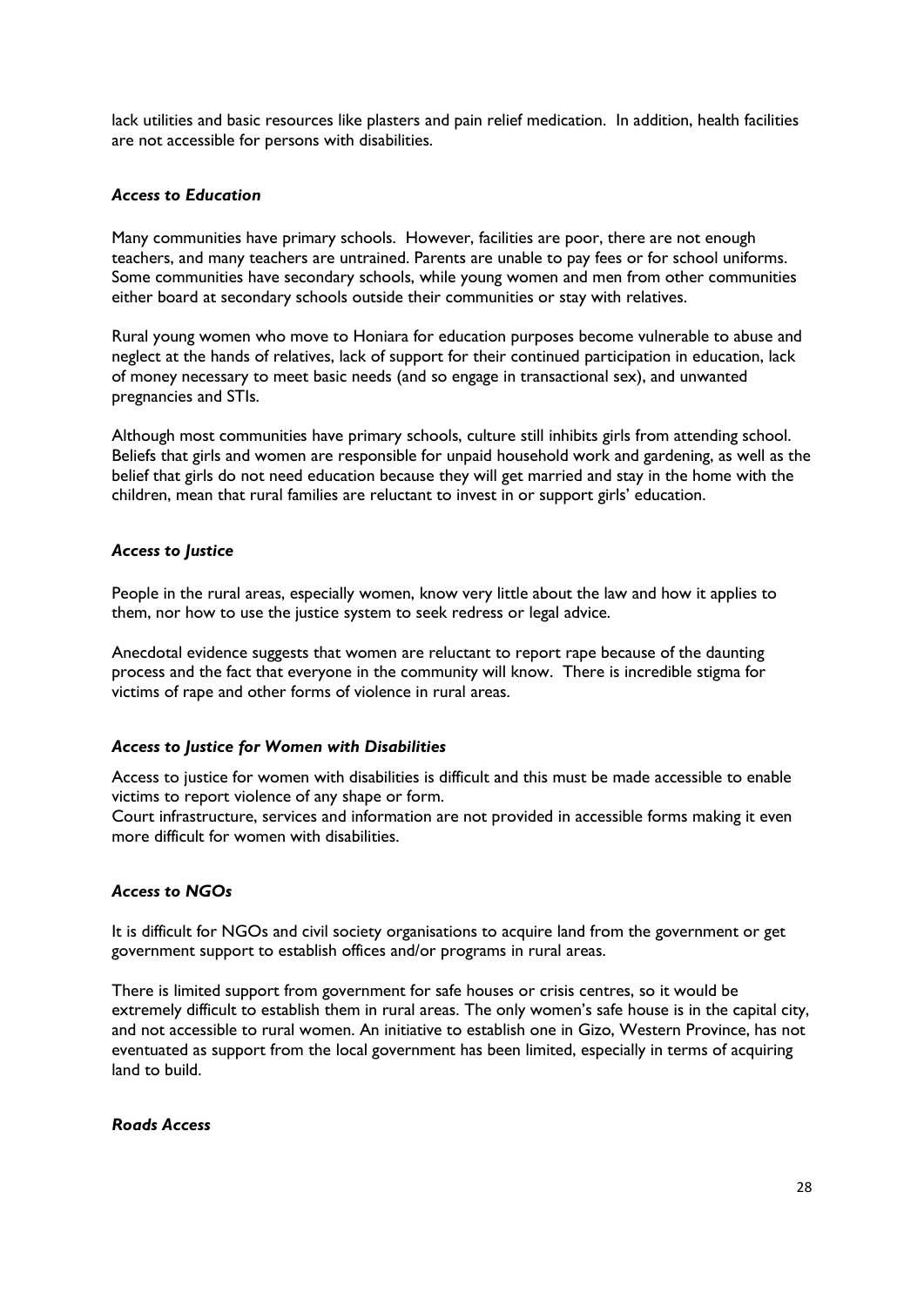Public infrastructure, including roads, in rural communities and even in urban centres is very poor. Where roads exist, logging and other private companies are not required to contribute to maintenance, despite the fact that their vehicles cause damage on a regular basis. Roads are not lighted at night, and women largely feel unsafe to walk on roads after dark.

Inter-island shipping service is erratic and is a national issue ever since shipping was privatized several years ago. This negatively impacts access to education, health care, and other services necessary to fulfil women's rights.

#### <span id="page-28-0"></span>*Clean Water and Sanitation*

Over half of households in rural communities in Malaita and Makira provinces practice open defecation while another 30% use open pit toilets (World Vision, 2012). In most rural communities, some but not all residents have access to clean water while others only have access through private rain water tanks. Women suffer most because they are responsible for unpaid work in the home including care work.

# <span id="page-28-1"></span>**Recommendations: Article 14**

- Provide new or amend existing legislation to provide special measures that advance substantive equality for rural women.
- Ensure that the MTDS, the Rural Community Development Fund and all development strategies across all sectors, have objectives and indicators that address the wide range of needs and priorities of rural women in development and include gender mainstreaming and gender budgeting.
- Implement gender equality awareness campaigns and programs in our rural areas.
- Ensure access to primary and secondary education for all rural young women and girls.
- Increase budgets for rural development and prioritise women's socio-economic development. Increase funding for programs and services targeting rural women across all sectors, including the Women's Development Division.
- Introduce measures to eliminate corruption in the administration of the RCDF.
- Improve people's standard of living by ensuring that all communities have universal free access to clean water, sanitation, public health care and primary education. Ensure public water supply is regular or provide water tanks for hospitals and clinics. Any projects dealing with installing water must also include installation of pour flush toilets to ensure that the clean water supply remains clean.
- Ensure that government funding for income generating projects has transparent application, screening and vetting processes that fairly distribute opportunities.
- Agriculture officers should be provided with budgets to regularly visit communities and support farmers with seeds, tools and assistance in finding market outlets for their produce
- Facilitate the establishment of manufacturing industries with fair labour and ethical environmental practices in rural areas to add value to local products that women produce such as potato and banana chips, soap and virgin coconut oil.
- Ensure that health centres, clinics and aid posts are within reasonable walking distance from remote communities and ensure timely and consistent supply of medical resources.
- Partner with NGOs and women's organizations working on sexual and reproductive health rights, including HIV prevention and reducing stigma, to ensure that rural women, young women and girls have access to comprehensive information and services.
- Ensure all infrastructure and services are accessible for persons with disabilities.
- Train rural women on laws protecting women's rights.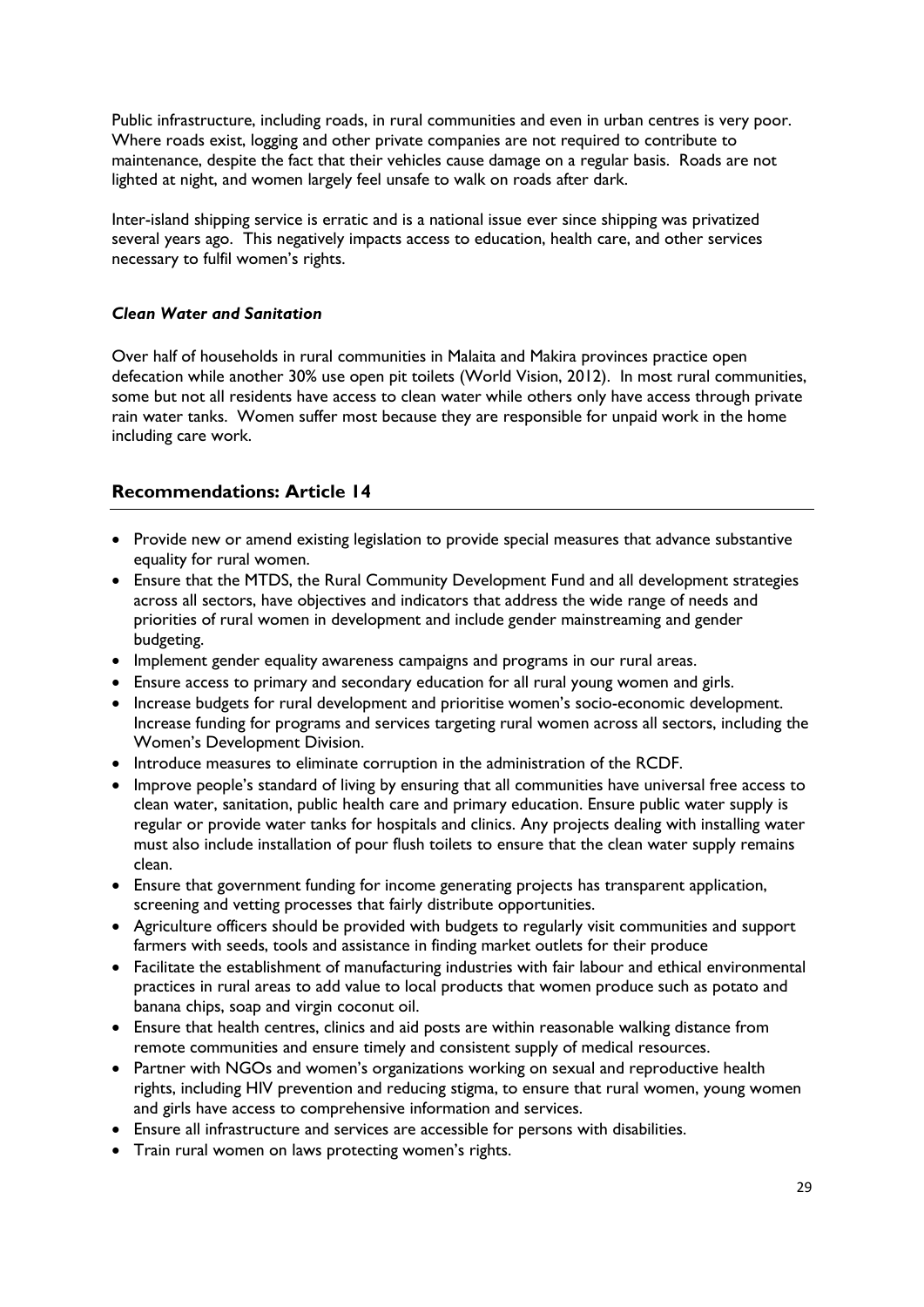- Hire more (women) lawyers to work in the Public Solicitors Offices in the provinces.
- Government to assist in providing safe houses and support NGOs to establish their centres in rural communities by providing land and financing for facilities and ongoing costs.
- Ensure that roads are built and well-maintained to allow women and girls access to health care, primary and secondary schools, markets and other services.

Increased subsidies to support the inter-island shipping service and ensure that regular service to rural remote areas. Ships' conditions must be regularly assessed to ensure they are sea-worthy and have safe and secure spaces for women who are travelling by ship.

# <span id="page-29-0"></span>**Article 16: Marriage and Family Life**

Overwhelmingly, both women and men believe that women are not equal to men in marriage. Contemporary distortions of the practice of bride price, particular interpretations of Christianity and the pervasive belief that men alone are decision-makers contribute to the perception that women are the property of men and/or that woman must obey their husbands. In daily life in rural areas, women are responsible for gardening and all unpaid work in the home including child-rearing. Most men have not accepted shared responsibility for unpaid labour in the home or child-rearing. Instead, in many families, men engage in the formal employment sector while women stay at home. Most women do not have decision-making power over household income except any income they might earn that is "extra" from selling products.

Solomon Islands has one of the highest rates of intimate partner violence, with 2 out of 3 partnered women experiencing violence<sup>31</sup>. Within marriages, most women and men accept the idea that husbands should use violence to ensure that their wives obey them and abide by their decisions as well as to ensure that women fulfil their role as wife and mother. As one woman said, "If we say no [to the husband], then he will say 'you must have another man'."

When women try to leave their husbands, usually their family or the community convinces them to stay in the marriage regardless of whether or not there is violence. Many women will say, "You have to stay for the sake of the children. They need their father." With only one safe house in the country, and with little family and community support, women often feel that their situations of violence and inequality cannot change.

While the Government is attempting to reform some of the legislation within family law in order to support women's empowerment and equality rights, the efforts are piecemeal and result in laws conflicting with one another. There is no comprehensive effort to reform family law into one Family Law Act that would ensure all family laws are consistent with one another and consistently support substantive equality and non-discrimination.

*De facto* relationships are excluded from family law and discrimination against women in *de facto* relationships includes exclusion from land and property rights when a couple separates, exclusion from receiving their partner's National Pension Fund, and exclusion from the possibility of receiving maintenance upon separation.

#### <span id="page-29-1"></span>*Divorce and Matrimonial Property*

1

The Islanders Divorce Act stipulates that either spouse can initiate divorce proceedings. If the other partner does not consent, the law provides that the other partner can be summoned to appear in court to participate in divorce proceedings.

<sup>31</sup> Ministry of Women, Youth, Children Affairs. *Solomon Islands Family Health and Safety Study*, 2009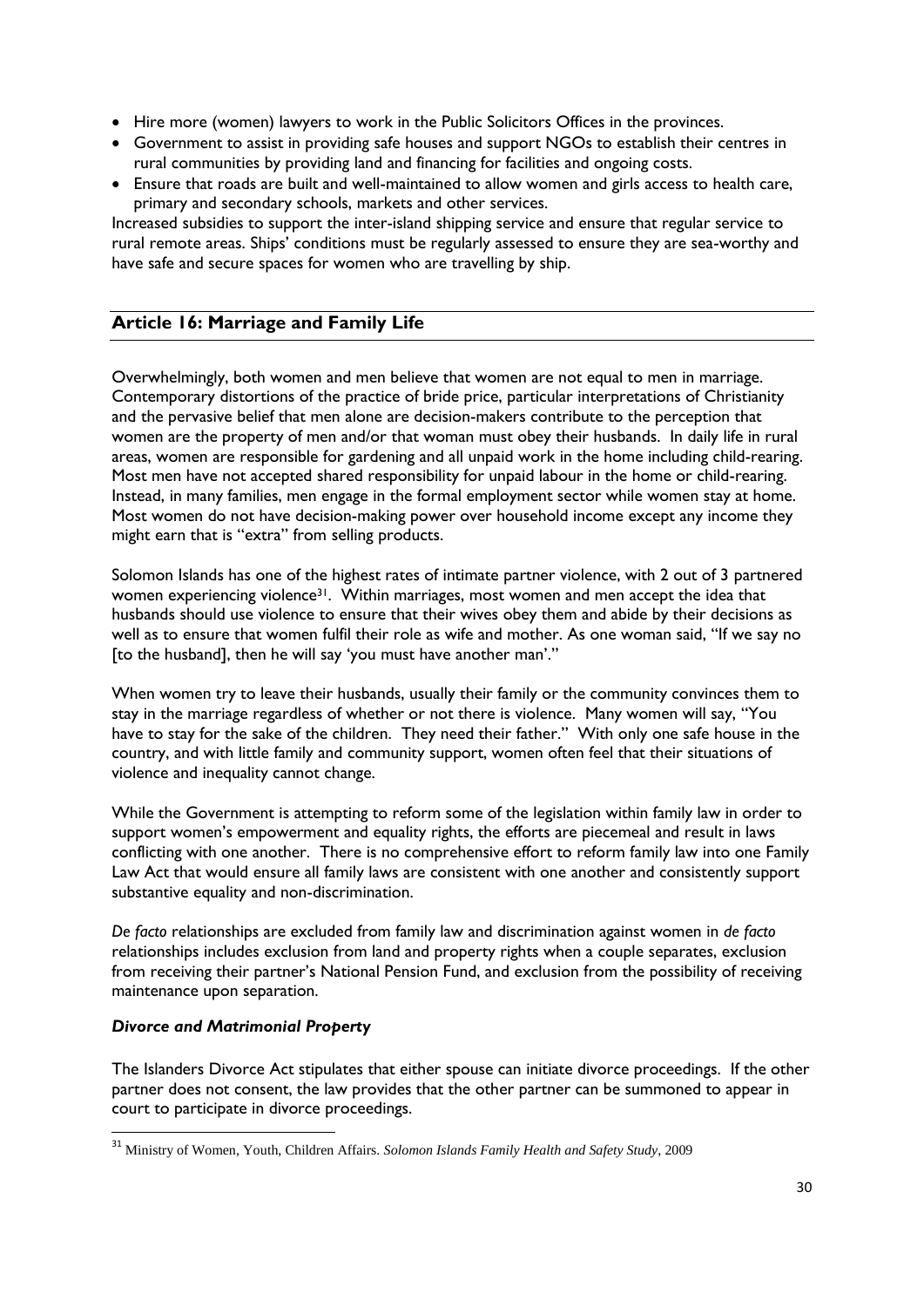The Divorce system is not accessible to many women. There are two ways to obtain a divorce in Solomon Islands, either by going to the High Court in Honiara and paying a small fee to register the divorce or by hiring a private lawyer and appearing in Auki, Gizo or Honiara. Both options are prohibitively expensive for most women because of the cost of travel to Honiara, Gizo or Auki as well as the cost of hiring a private lawyer.

In addition, there are strong customary and religious beliefs that restrict the access to separation and divorce by women and young women.

Inaccessibility to divorce renders women more vulnerable to violence because it is extremely difficult to leave a marriage even when domestic violence occurs. In fact, the attitude of many people in Solomon Islands is that a woman has a responsibility to her husband, children and even the community to remain in the marriage and "make it work". Often, women and young women are advised that if they behave better and pray harder and things will improve. Rural women are particularly vulnerable because most are not actively involved in the cash economy and do not have access to funds for divorce or to fight for their land and inheritance rights in court. This particularity increases rural women's vulnerability to violence.

When women do manage to access divorce proceedings in court, they face discrimination in the division of matrimonial property. The law is silent on the equitable division of property, leaving women vulnerable to the decision-making of individual magistrates. Where matrimonial cases come before the Courts, archaic British laws and common law are used to determine distribution of property. In practice, women are almost never awarded 50% of the matrimonial property and assets by the court. This is compounded by the fact that many women do not have access to accurate and complete information about the property and assets that they own jointly with their partner. We have been unable to find documentation of a single case in which a woman obtained 50% of matrimonial property and assets. Recently, one woman from Western Province was awarded only a small percentage of the matrimonial property and nothing of the family business.

#### <span id="page-30-0"></span>*Land Ownership and Inheritance*

The Ministry of Justice and Legal Affairs is developing a Bill on Land Review Tribunals which will give powers to traditional community based tribunals to determine land issues. It should be compulsory that women are members of this tribunal, and discrimination against women and girls must be prohibited.

Solomon Islands law recognizes customary law regarding land ownership and property and inheritance rights. Four provinces practice matrilineal land ownership and inheritance customs while five provinces practice patrilineal land ownership and inheritance customs. Further, in *Kasa v Biku (2000)* the judgement included the following statement: "…blindly adopting legal and equitable concepts under received law must be avoided where such concepts do not apply or cannot accommodate the fundamental principles of customary law jurisprudence."

This recognition of customary land ownership discriminates against some women and girls. In the matrilineal system, children of sons (both girls and boys) have weaker claim to land ownership and inheritance than children of daughters. In the patrilineal system, women and girls do not have claim to land ownership and inheritance.

In all provinces, regardless of customary law, in practice men exercise decision-making rights over land use and over income generated from the land (e.g. royalties from logging and mining operations). For example, one woman from Guadalcanal province inherited family land on which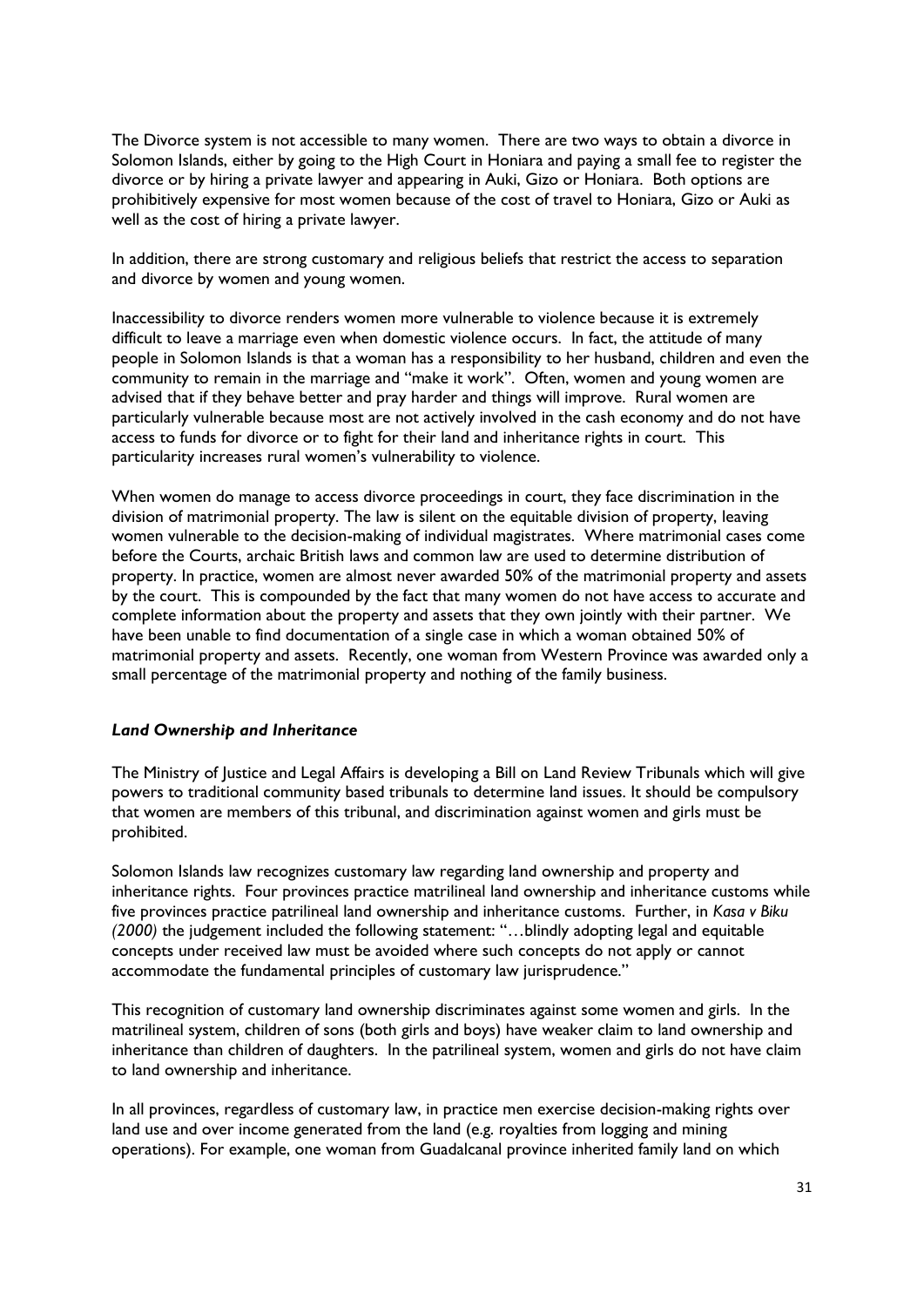there is a palm oil plot from which the company working in the area buys palm oil. Despite the fact that under customary law she inherited land ownership, her husband collects the royalty checks and exercises full decision-making power over the income.

Young women are particularly discriminated against in community decision-making processes about land use. In most communities, women and especially young women are not permitted to speak during community meetings about land use. Despite the fact that women are concerned about the impacts that unrestricted logging is having on traditional land, and that they have land ownership rights, women are prevented from participating in decision-making about the use of that land.

The Land Reform Bureau is currently conducting research that will inform government's plan to develop and implement a policy framework and strategies "to resolve the many problems associated with ownership of customary land" in Solomon Islands. The research involves: (1) recording land boundaries, genealogies and tribal leadership; (2) codifying the rules of customary land tenure in different provinces and communities; and (3) devising a new dispute resolution system to decide on customary land disputes. The process involves extensive consultation with communities, but there is no gender equality mandate. In Solomon Islands cultures men are the decision-makers and only men are allowed to speak out at public meetings. Although this is slowly changing, currently women are almost universally silenced in public spaces. Without a gender equality mandate, the Law Reform Bureau will hear primarily from male decision-makers and there is real danger that the policy will reflect what works for men and not what supports women's rights. The Land Reform Bureau and the Ministry of Justice will collaborate "to come up with alternative systems …after consulting with the public." It is unclear whether the Ministry of Justice will apply a gender equality framework as part of this process.

# <span id="page-31-0"></span>**Recommendations: Article 16**

- Ensure that the Solomon Islands Constitution includes an anti-discrimination clause protecting citizens from being discriminated against on the basis of marital status and reform all existing laws that contravene this protection.
- Remove the fault-based divorce system, and legislate that the only grounds should be that the marriage "has broken down irretrievably" without a required period of separation and that either spouse can initiate proceedings.
- Ensure the development and implementation comprehensive family law reform leading to a Family Law Act in one legislation. Consult with women's organizations and violence against women service providers to ensure that the legislation will effectively support women's equality rights.
- Ensure that legislation requires that the sharing of matrimonial property shall take into consideration the needs of the children and family, all financial and non-financial contributions of both parties, due recognition of women's roles and contributions to the welfare of the family, which party will have custody of the children, the length of the marriage and the extent to which it has affected the earning capacity of both parties, and the needs of the parties after the divorce.
- Ensure that the legislation includes a list of guidelines that should be taken into consideration when making decisions on maintenance including which party will have care and responsibility for the children, and the length of the marriage and extent to which it has affected either party's earning capacity.
- Remove section 18 of the *Islanders Divorce Act* which provides for a husband to claim compensation from the person with whom his wife committed adultery.
- Educate the judges, public defenders, the police and public servants on the comprehensive Family Law Act once it is developed.
- Provide free, accessible legal aid for women seeking divorce and ensure that it is accessible to women living in remote and rural areas.